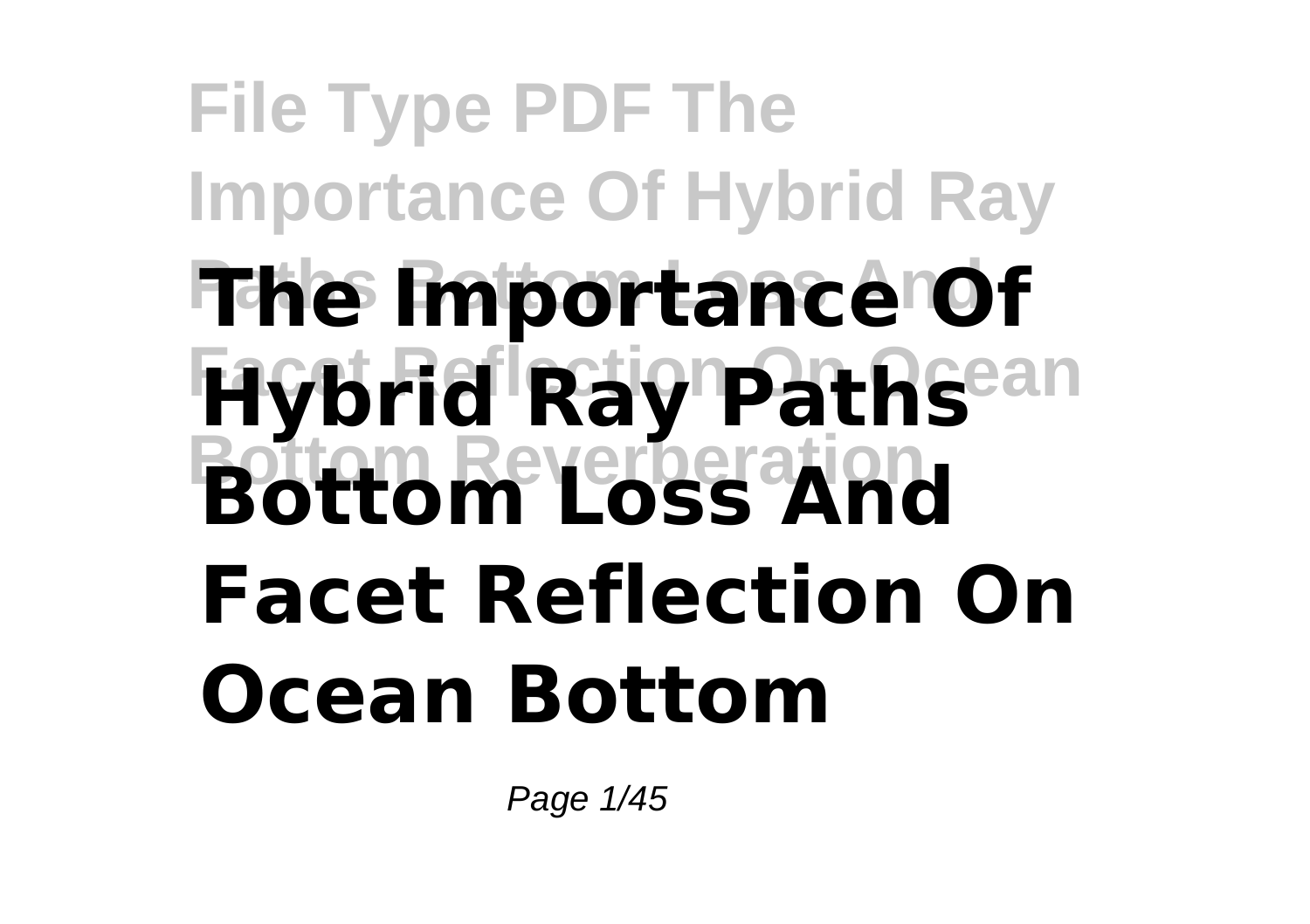# **File Type PDF The Importance Of Hybrid Ray Reverberation** And

**Right here, we have countlessan** book **the importance of hybrid**<br>Faultable hatters loss and **ray paths bottom loss and facet reflection on ocean bottom reverberation** and collections to check out. We Page 2/45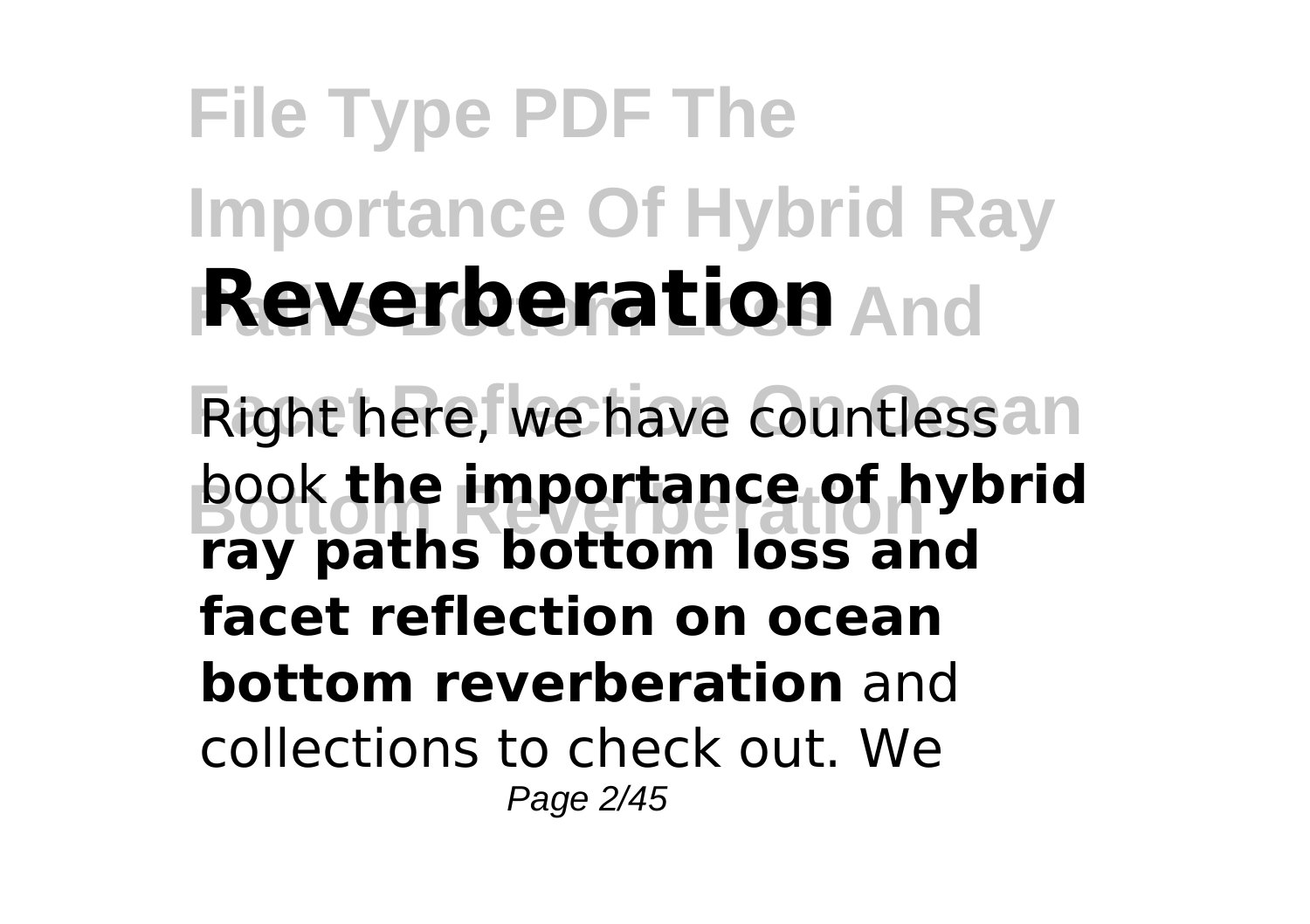**File Type PDF The Importance Of Hybrid Ray** additionally manage to pay for variant types and in addition to **Bottom Reverberation** pleasing book, fiction, history, type of the books to browse. The novel, scientific research, as with ease as various supplementary sorts of books are readily open here.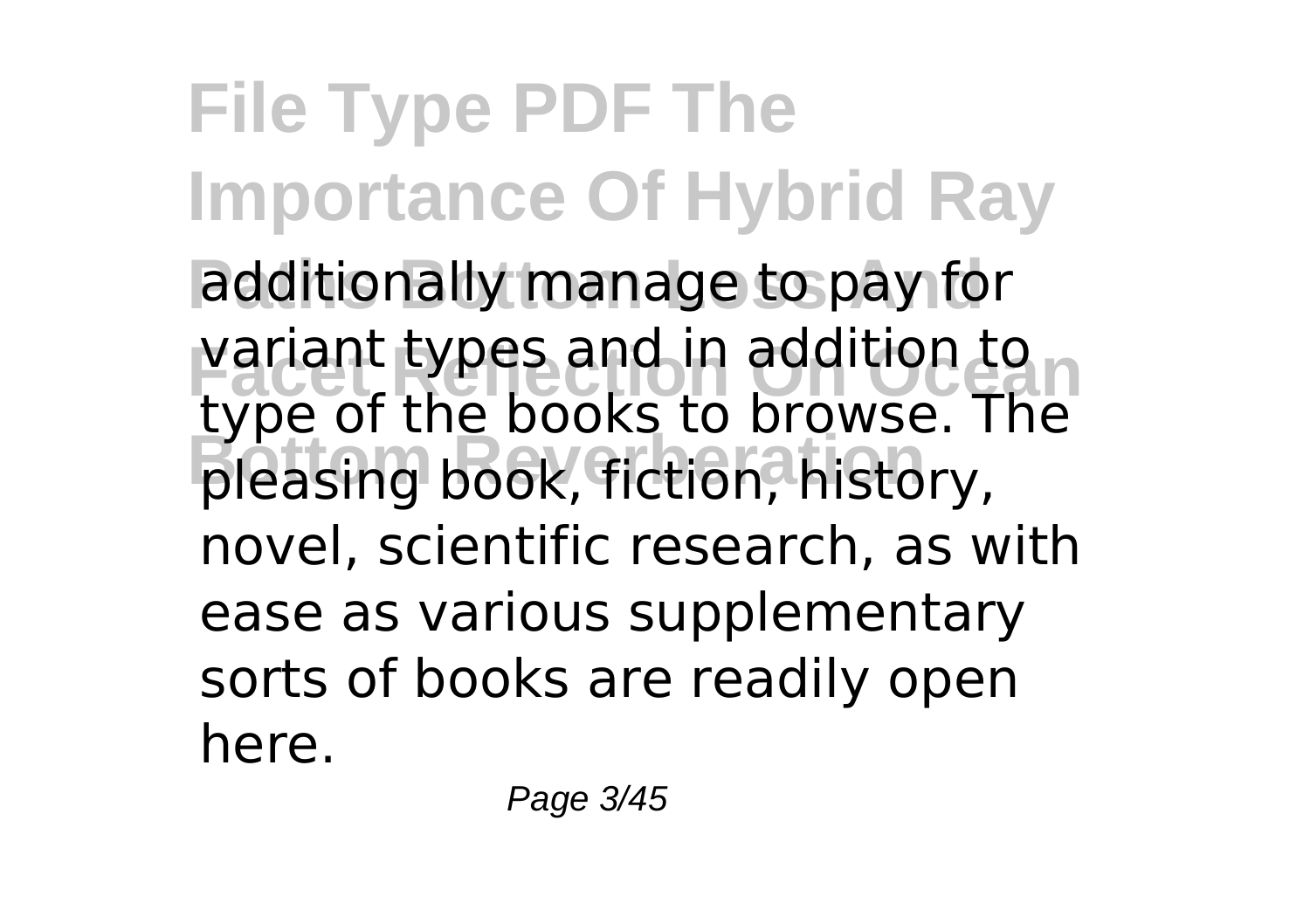**File Type PDF The Importance Of Hybrid Ray Paths Bottom Loss And** As this the importance of hybrid reflection on ocean bottom ray paths bottom loss and facet reverberation, it ends in the works inborn one of the favored ebook the importance of hybrid ray paths bottom loss and facet Page 4/45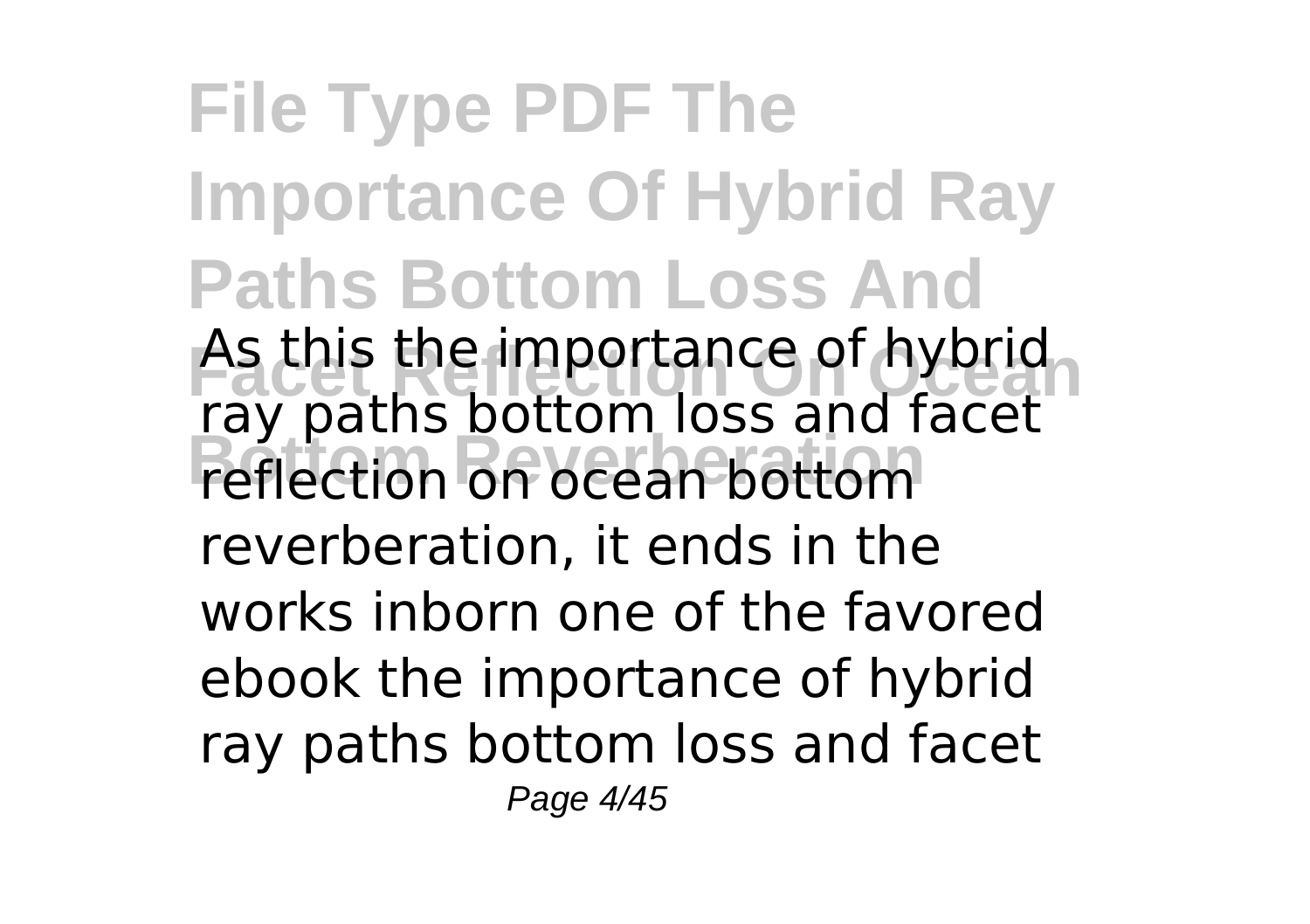**File Type PDF The Importance Of Hybrid Ray** reflection on ocean bottom d reverberation collections that we<br>have. This is why you remain in **Bottom Reverberation** the best website to look the reverberation collections that we amazing ebook to have.

*PMP® Certification Full Course - Learn PMP Fundamentals in 12* Page 5/45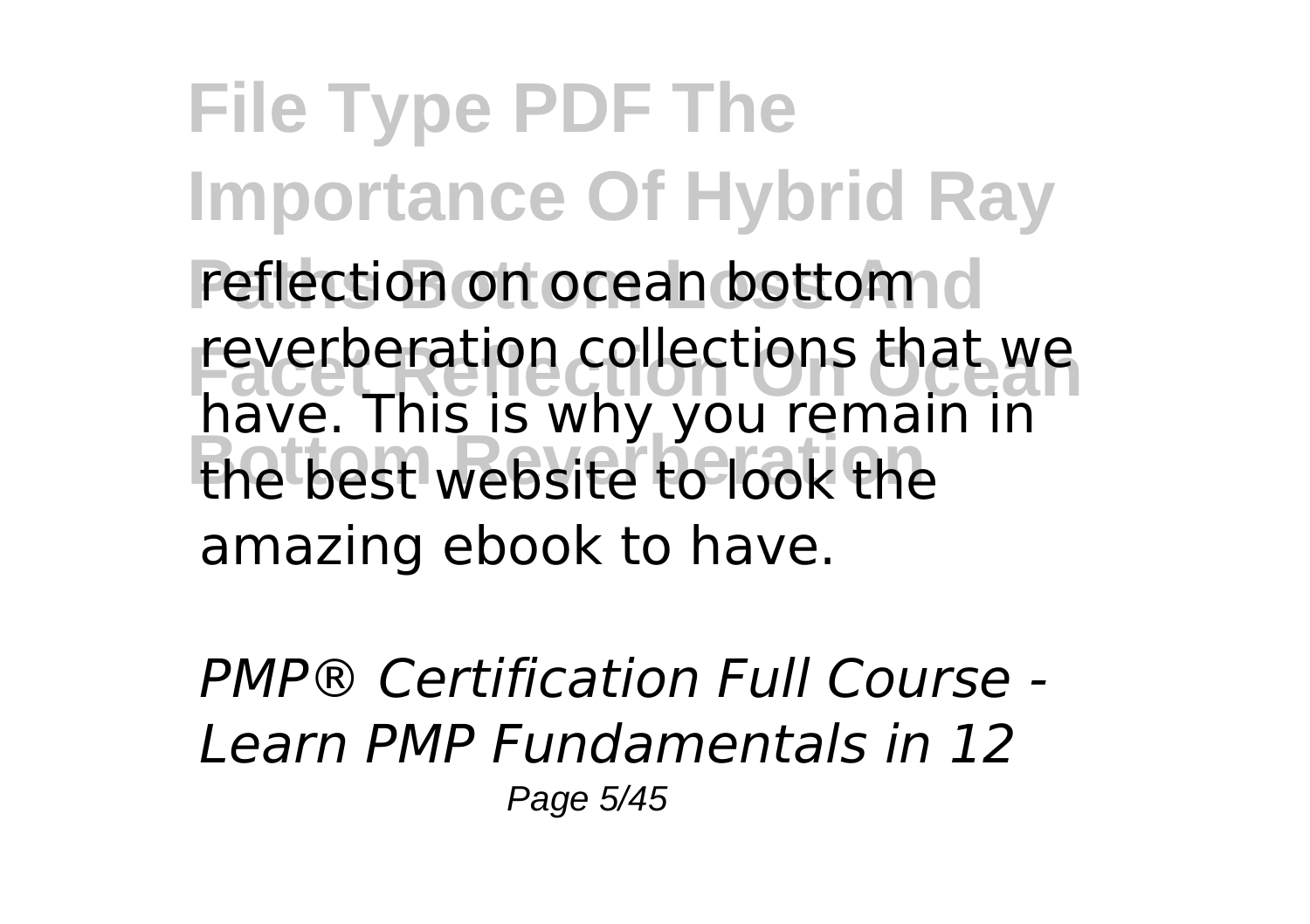**File Type PDF The Importance Of Hybrid Ray Paths Bottom Loss And** *Hours | PMP® Training Videos | Edureka* **How To Create Acean Bottom Reverberation TEDxSiliconAlley Ray Mind: Ray Kurzweil at Kurzweil: Get ready for hybrid thinking** Ray Kurzweil - The Future \u0026 The Technological Singularity (3 Hours) *Ray Kurzweil* Page 6/45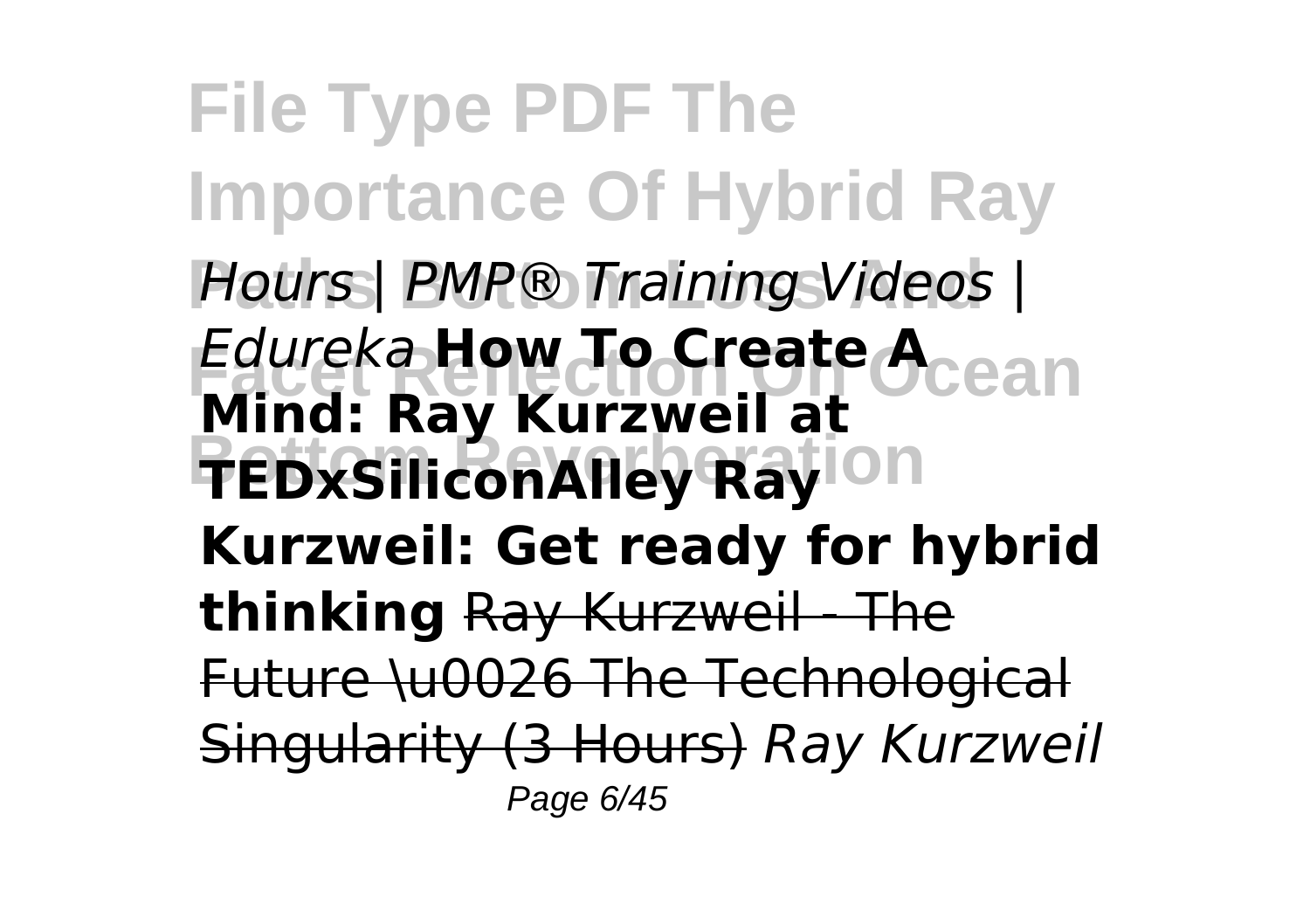**File Type PDF The Importance Of Hybrid Ray Paths Bottom Loss And** *+ Disruptive Technologies and* **Facet Reflection On Ocean** *Dangerous Ideas Unreal for* **Bottom Reverberation** *Lightmass Hybrid method tutorial Architecture Raytracing and* X-RAYS IN E.N.T made easy for 3rd MINOR MBBS \u0026 PG RESIDENTS from EXAM perspective

Page 7/45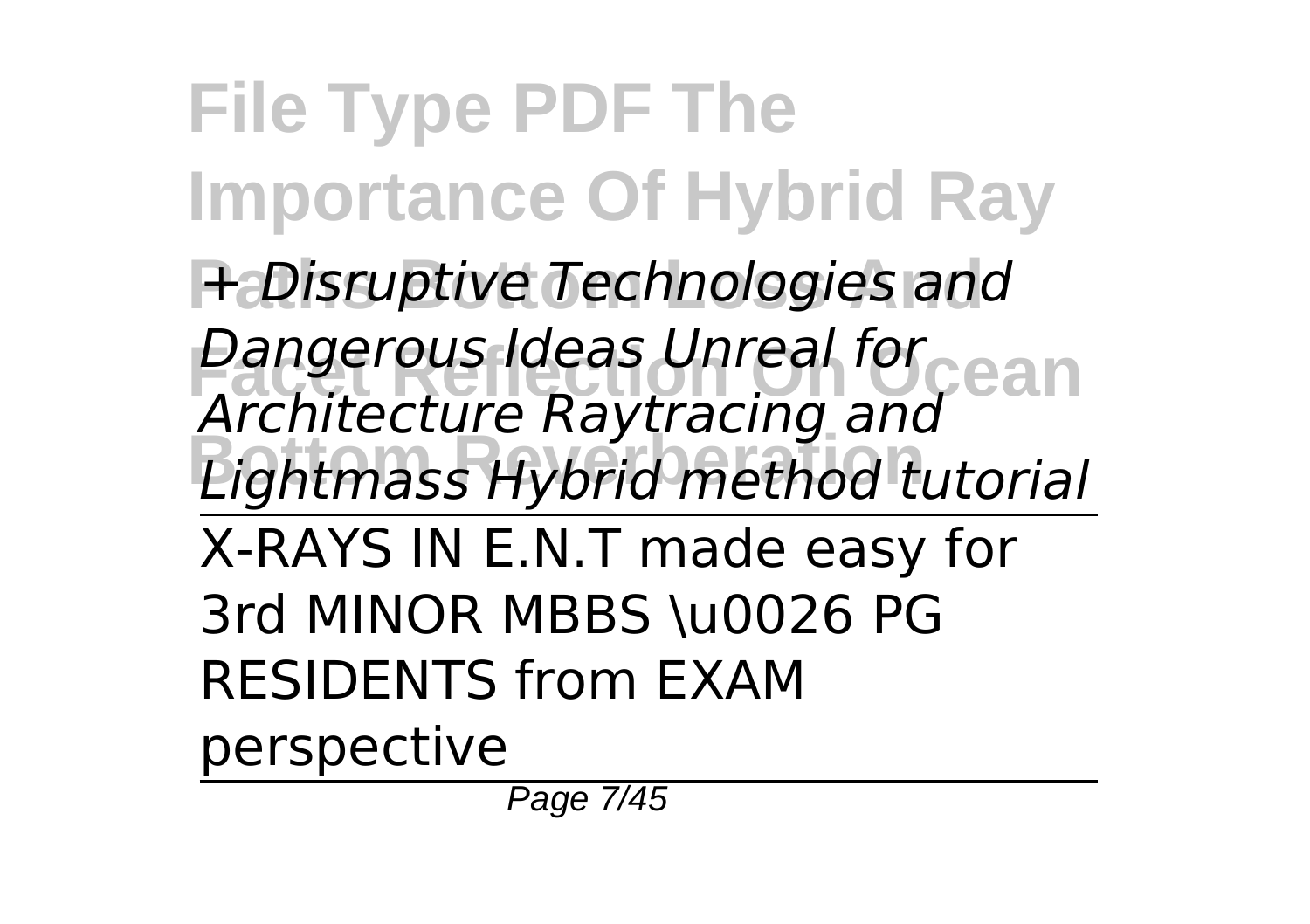**File Type PDF The Importance Of Hybrid Ray** Real-Time Ray Tracing: A Hybrid **Fax + Raster RoadmapHybrid**<br>Randoring Disoling and Deflection **Bottom Reverberation** Rays Ray Kurzweil (USA) at Rendering Pipeline and Reflection Ci2019 - The Future of Intelligence, Artificial and Natural How to Create a Mind | Ray Kurzweil | Talks at Google Page 8/45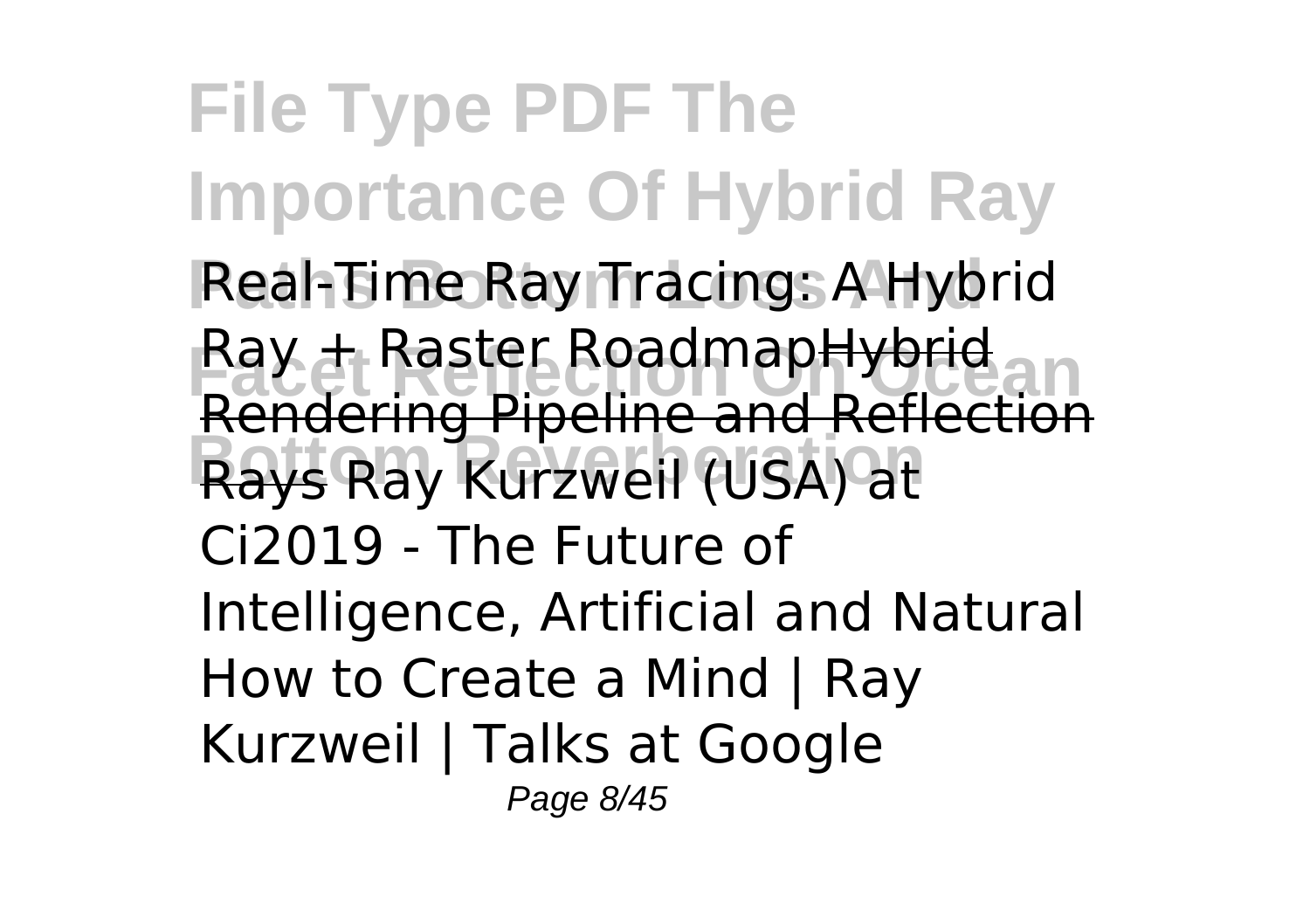**File Type PDF The Importance Of Hybrid Ray PD2018: Tomasz Stachowiak -Stochastic all the things: Ocean Bottom Reverberation** rendering *Hybrid Ray Tracing in* raytracing in hybrid real-time *Unreal Engine Complete Tutorial Step by Step* Hybrid Ray Tracing - Final demo,

real-time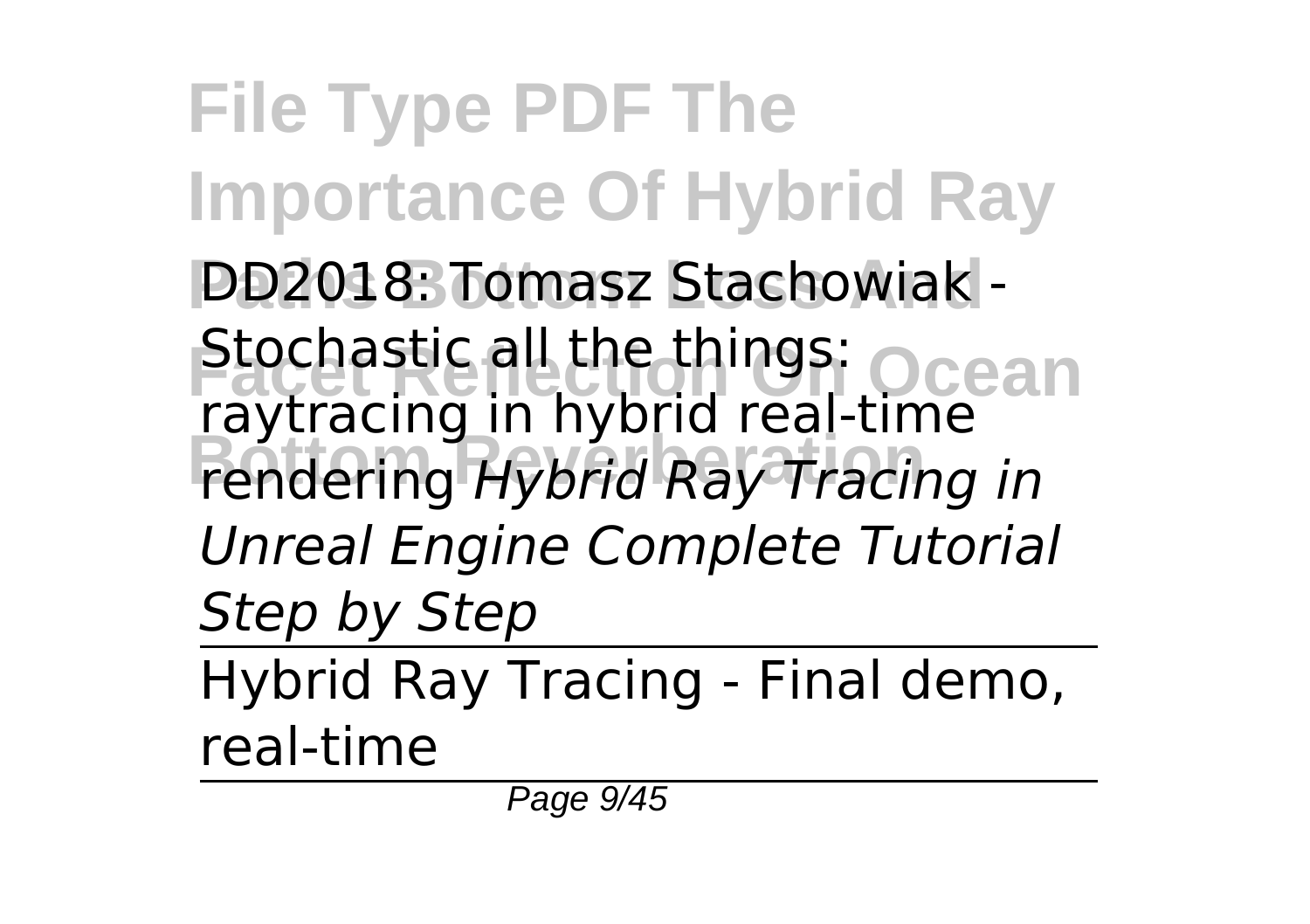**File Type PDF The Importance Of Hybrid Ray Hybrid Ray TracingAchieving Facet Reflection On Ocean** Tracing | Unreal Fest Online 2020 **Bottom Reverberation** Joe Rogan Experience #1255 - Higher Visual Fidelity with Ray Alex Jones Returns! **Vulkan Hybrid Ray Raster Demo** Hybrid Ray Tracing Real time demo - Rigid Gems 2.0Orientation Page 10/45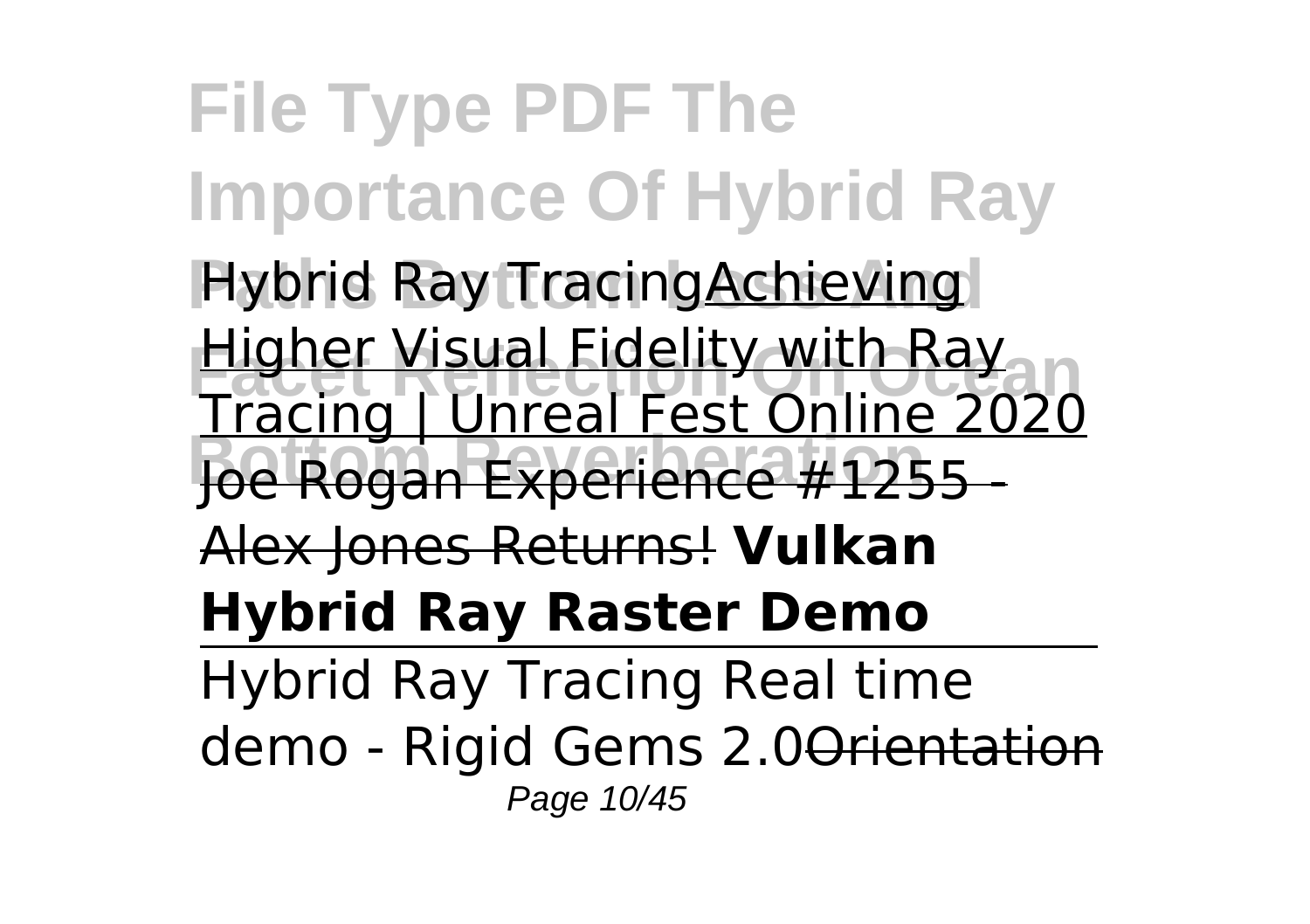**File Type PDF The Importance Of Hybrid Ray** for Online preparation of JEE **Facet Reflection On Ocean The Importance Of Hybrid Ray Buy THE IMPORTANCE OF HYBRID** \u0026 NEET (Hindi) | Part - 3/3 RAY PATHS, BOTTOM LOSS, AND FACET REFLECTION ON OCEAN BOTTOM REVERBERATION by D.D. Ellis (ISBN: ) from Amazon's Book Page 11/45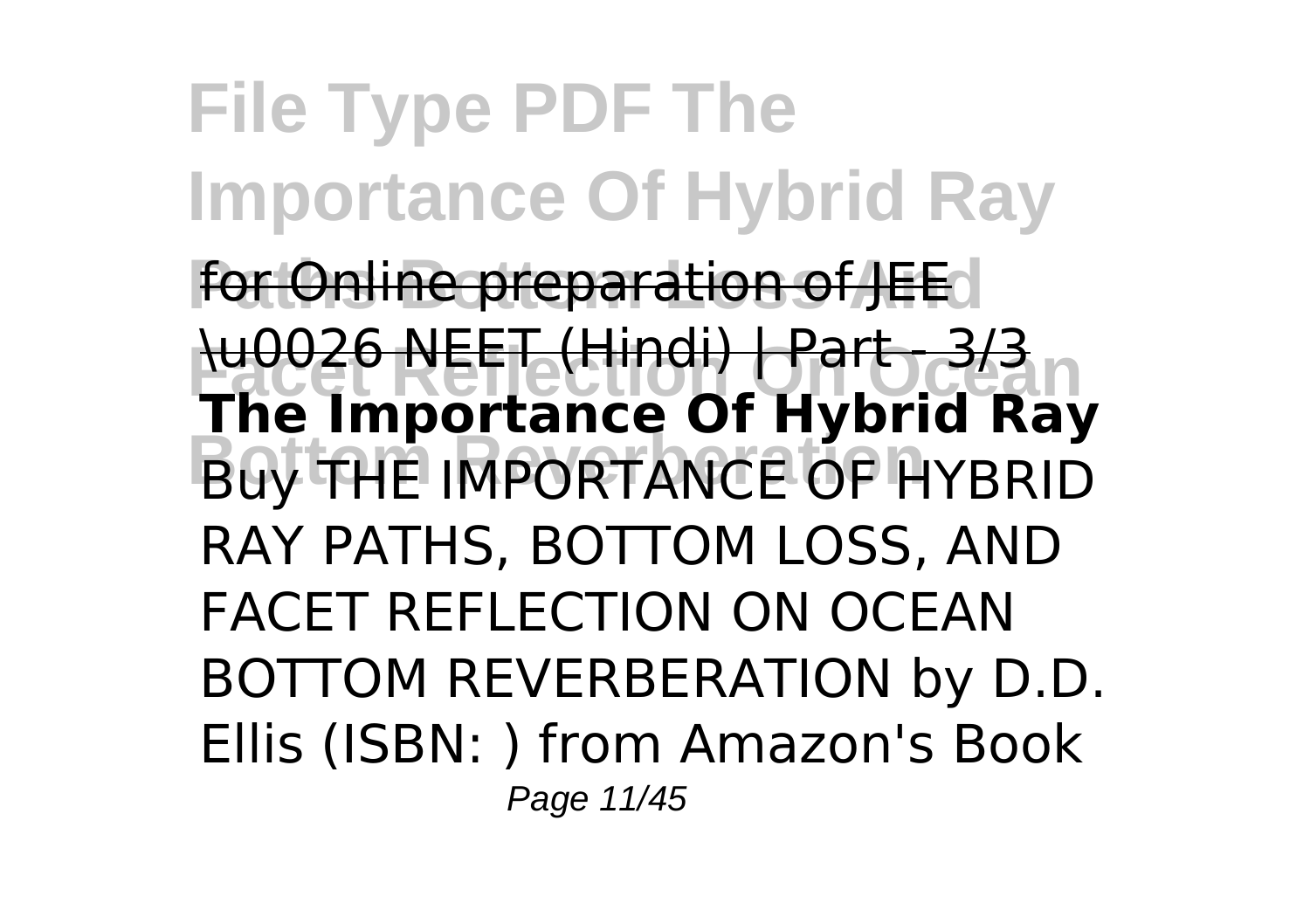**File Type PDF The Importance Of Hybrid Ray** Store. Everyday low prices and free delivery on eligible orders. **Bottom Reverberation THE IMPORTANCE OF HYBRID RAY PATHS, BOTTOM LOSS, AND FACET ...** The results indicate that: (i) the facet-reflection process broadens Page 12/45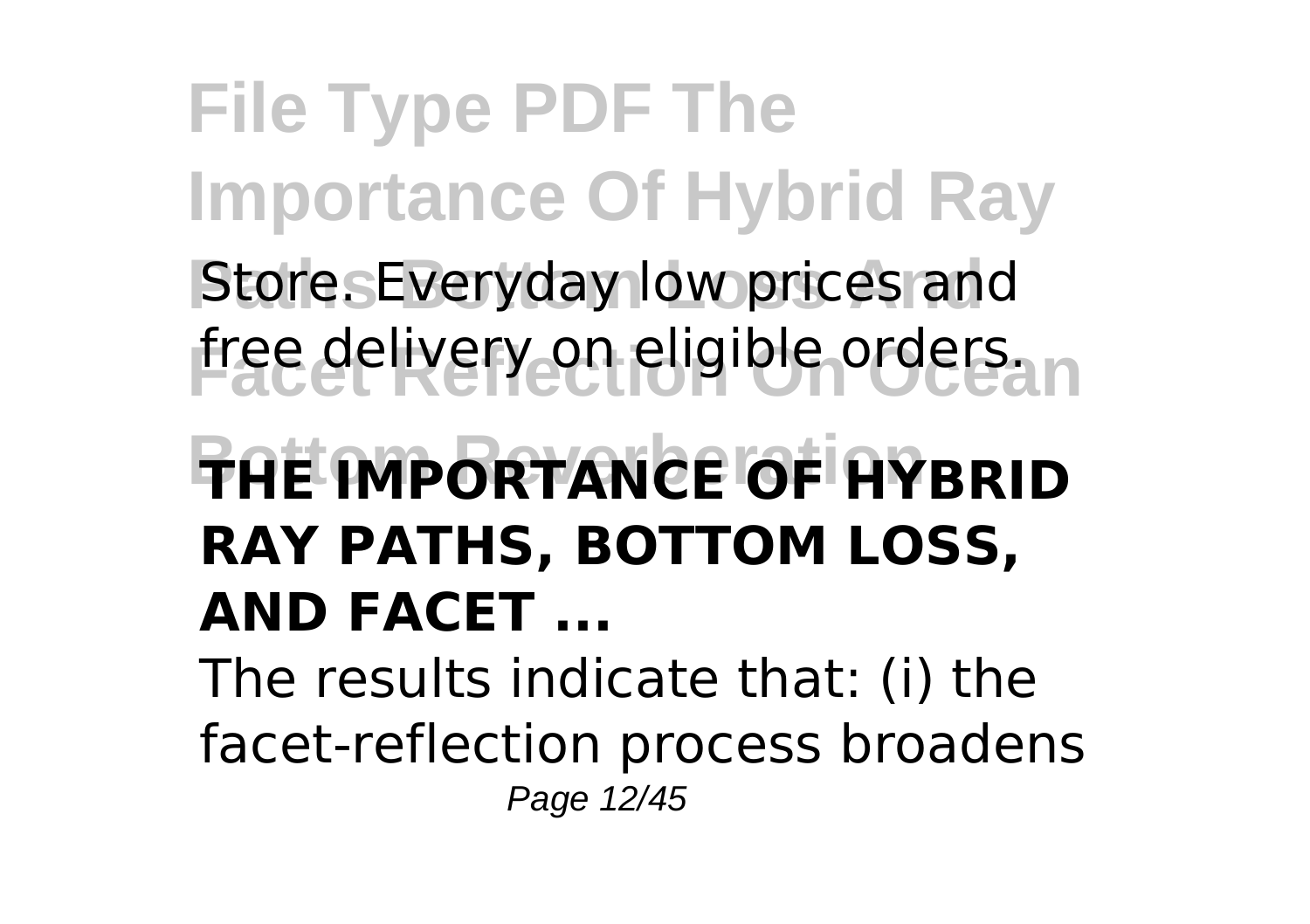**File Type PDF The Importance Of Hybrid Ray** the fathometer returns for a short pulse characteristic of an<br>impulsive contract (ii) the Ocean **Bottom Reverberation** paths are important (adding impulsive source; (ii) the hybrid about 5 dB reverberation) when the bottom loss is low; and (iii) bottom loss is as important as the backscattering in determining the Page 13/45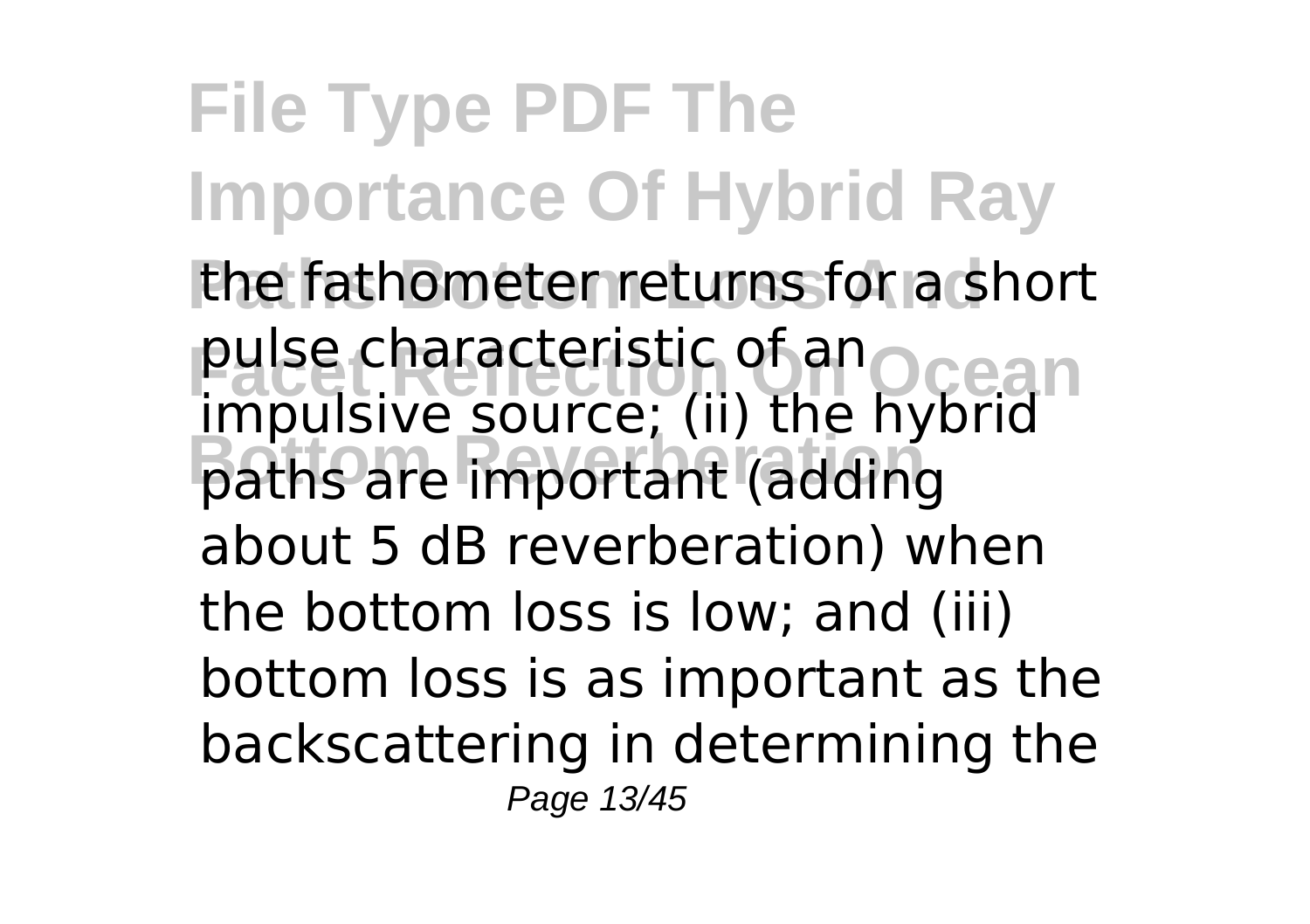**File Type PDF The Importance Of Hybrid Ray** reverberation level.oss And

**Facet Reflection On Ocean The Importance of Hybrid Ray Bottom Reverberation Paths, Bottom Loss, and Facet**

**...**

The Importance Of Hybrid Ray The results indicate that: (i) the facet-reflection process broadens Page 14/45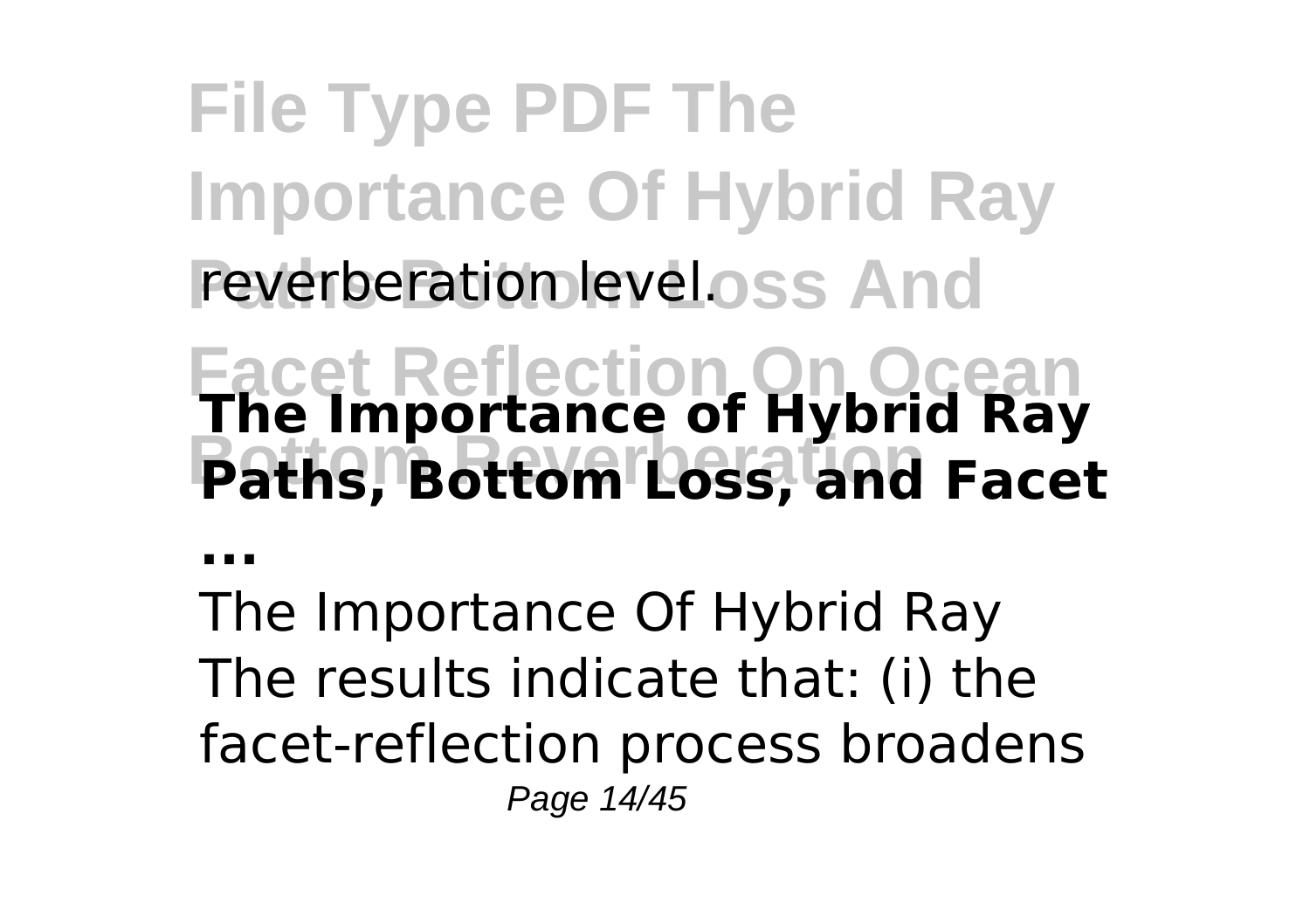**File Type PDF The Importance Of Hybrid Ray** the fathometer returns for a short pulse characteristic of an<br>impulsive contract (ii) the Ocean **Bottom Reverberation** paths are important (adding Page impulsive source; (ii) the hybrid 2/10. File Type PDF The Importance Of Hybrid Ray Paths Bottom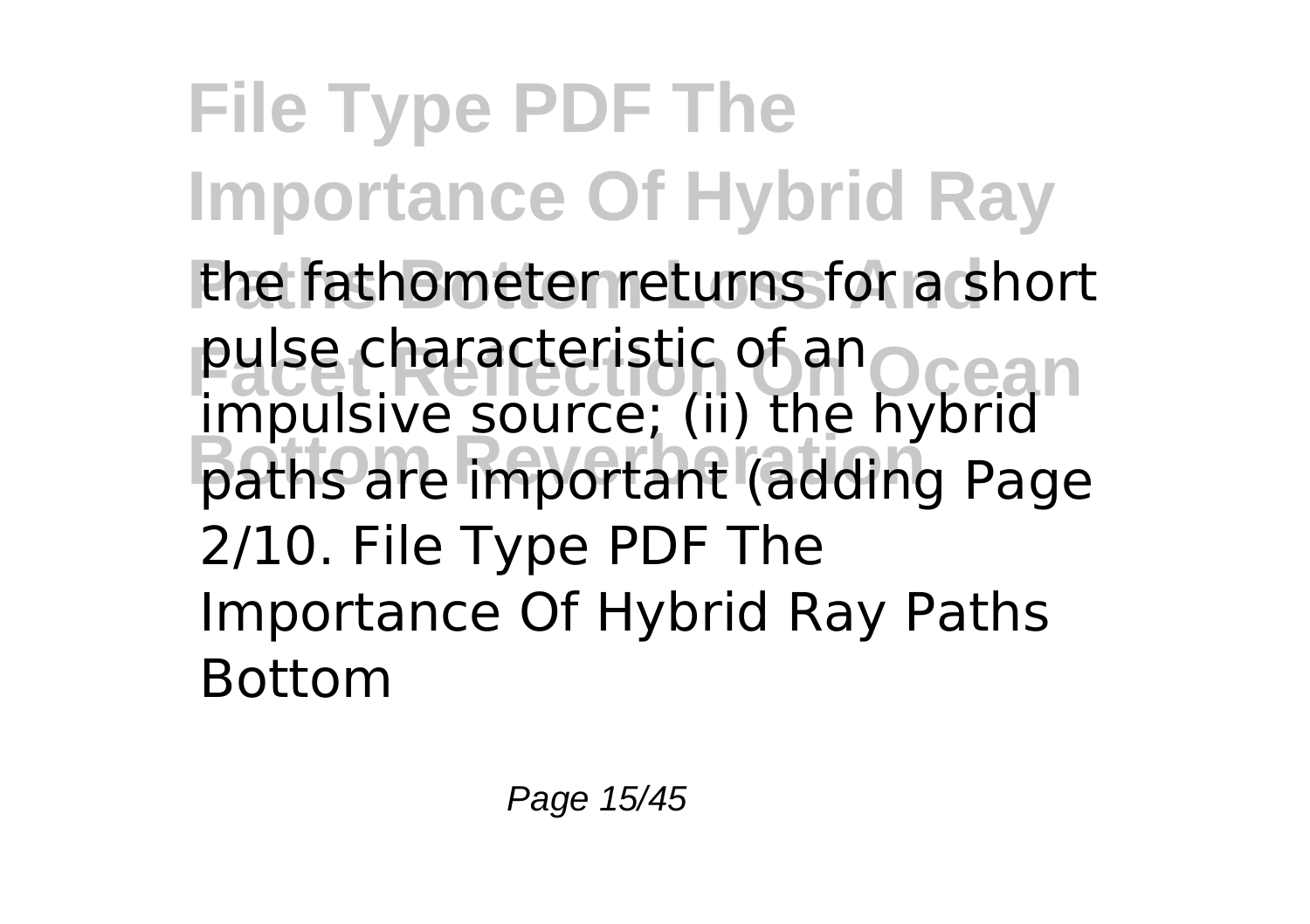**File Type PDF The Importance Of Hybrid Ray Paths Bottom Loss And The Importance Of Hybrid Ray Facet Reflection On Ocean Paths Bottom Loss And Facet B** Mapping genetic survival **...** 9 Mapping genetic survival networks using correlated CNAs in radiation hybrid cells. Our group has used radiation hybrid (RH) panels to map genetic Page 16/45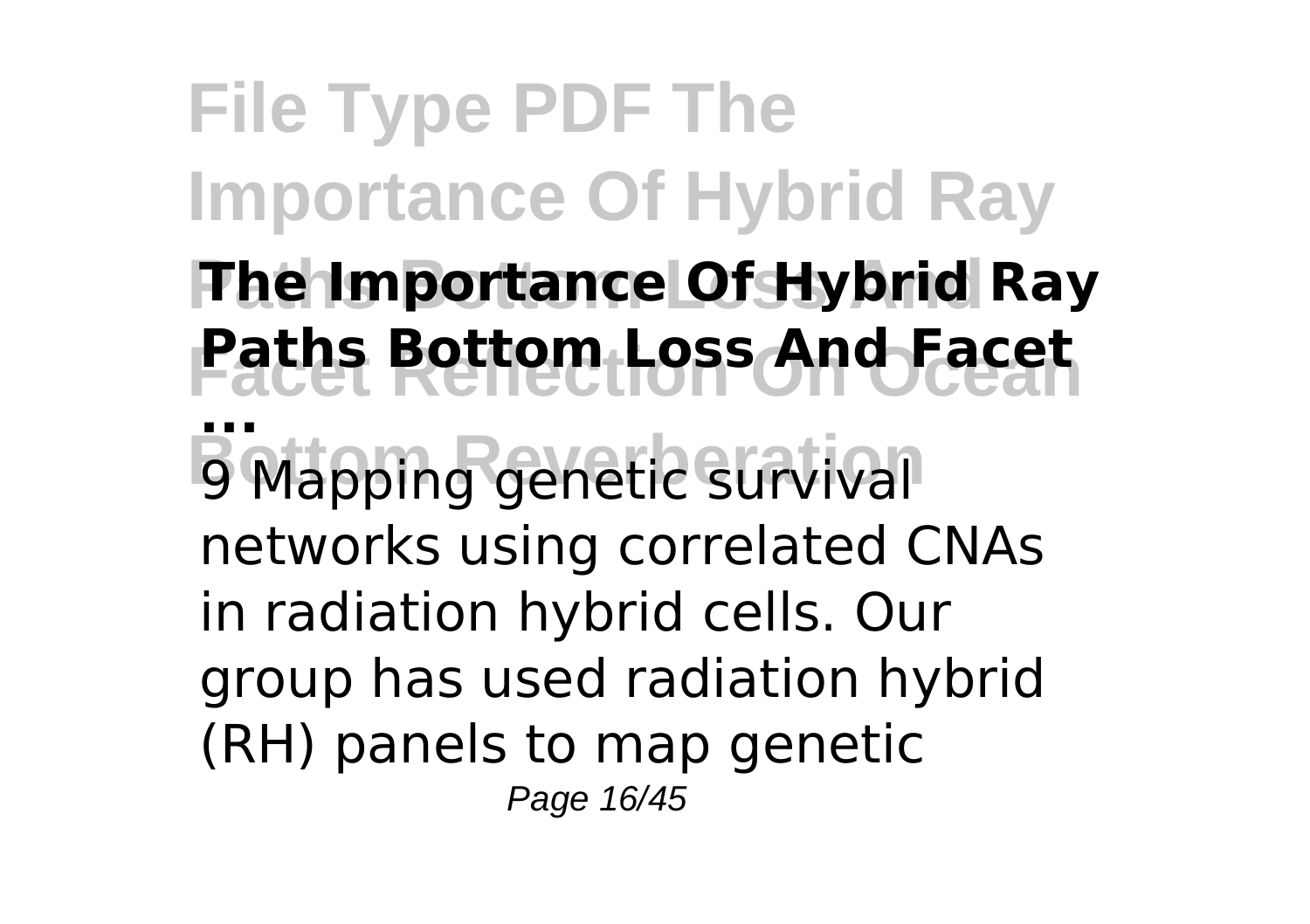**File Type PDF The Importance Of Hybrid Ray** interactions critical for cellnd survival. RH mapping was cean **Bottom Reverberation** relative locations of genes within invented to determine the mammalian genomes (Cox et al., 1994; Goss and Harris, 1975). RH panels are constructed by lethally irradiating cells, causing the DNA Page 17/45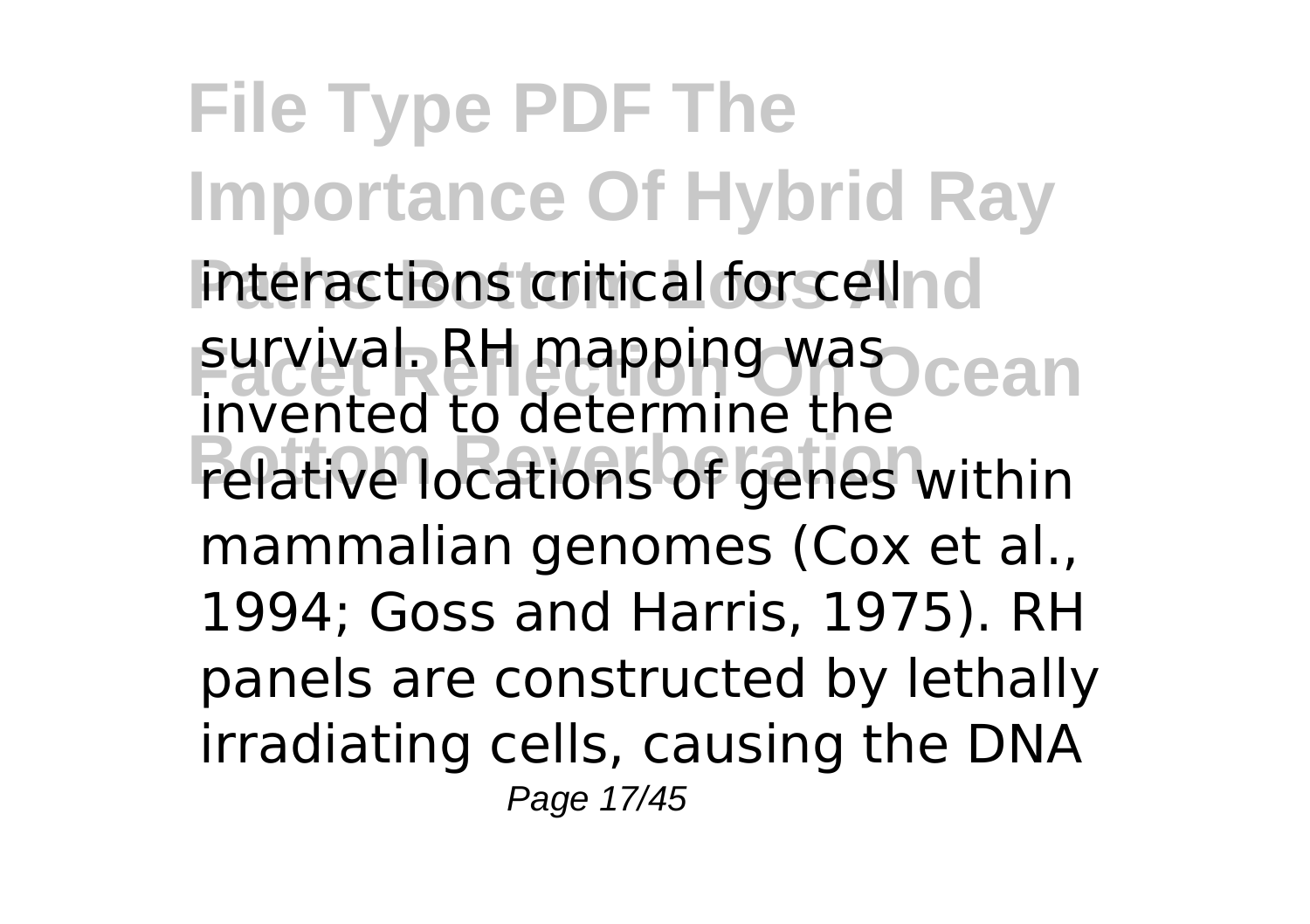## **File Type PDF The Importance Of Hybrid Ray** to fragment into small pieces.

### **Facet Reflection On Ocean Radiation Hybrid Mapping - an Bottom Reverberation overview | ScienceDirect Topics**

In summary, Hybrid illuminators provide a more complete solution which improves the quality of a Page 18/45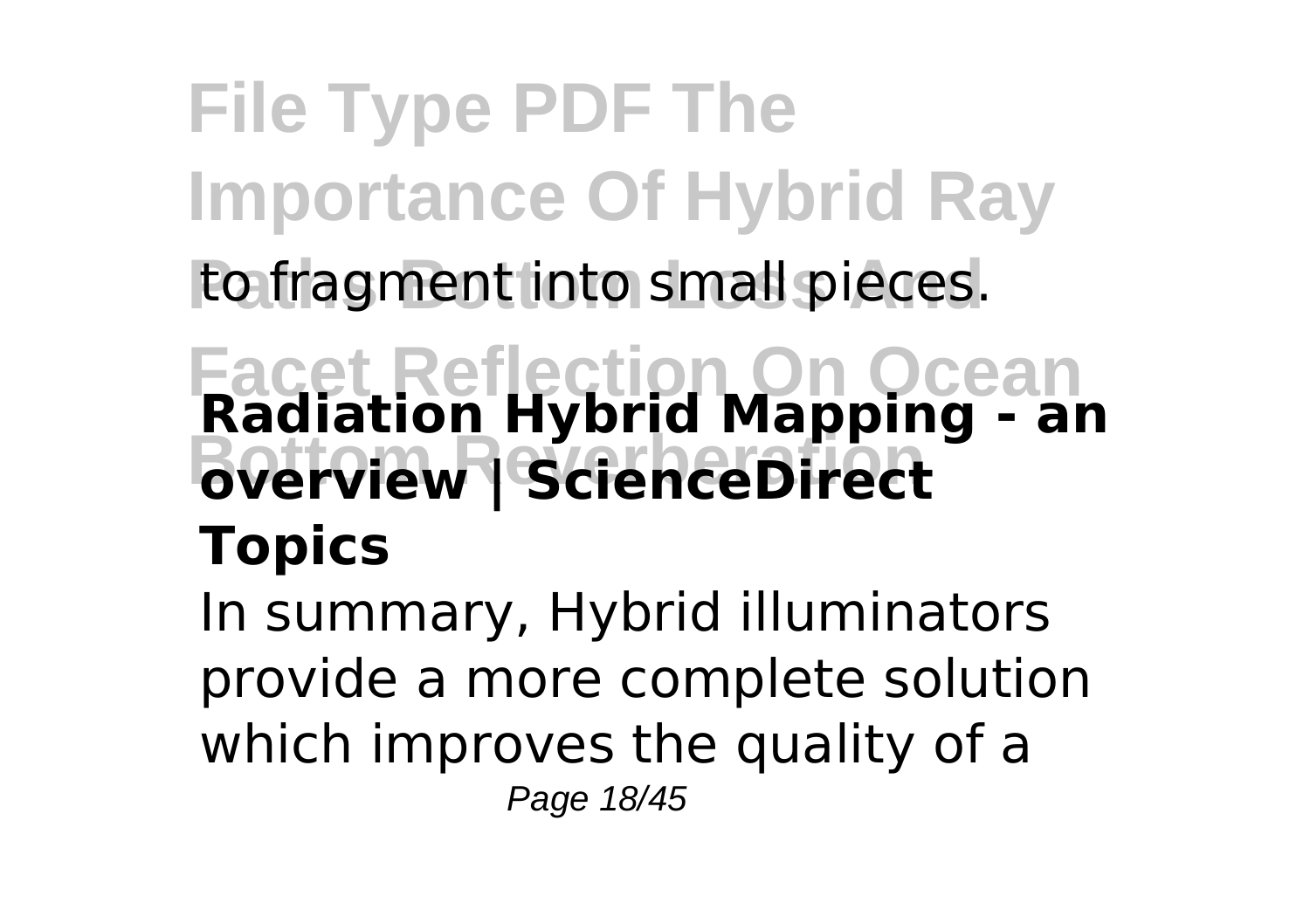**File Type PDF The Importance Of Hybrid Ray** surveillance system by allowing a more dynamic security response variants), while providing more (especially with IP-enabled detailed and useful images.

#### **3 Reasons to Upgrade to Hybrid | Raytec | Blog** Page 19/45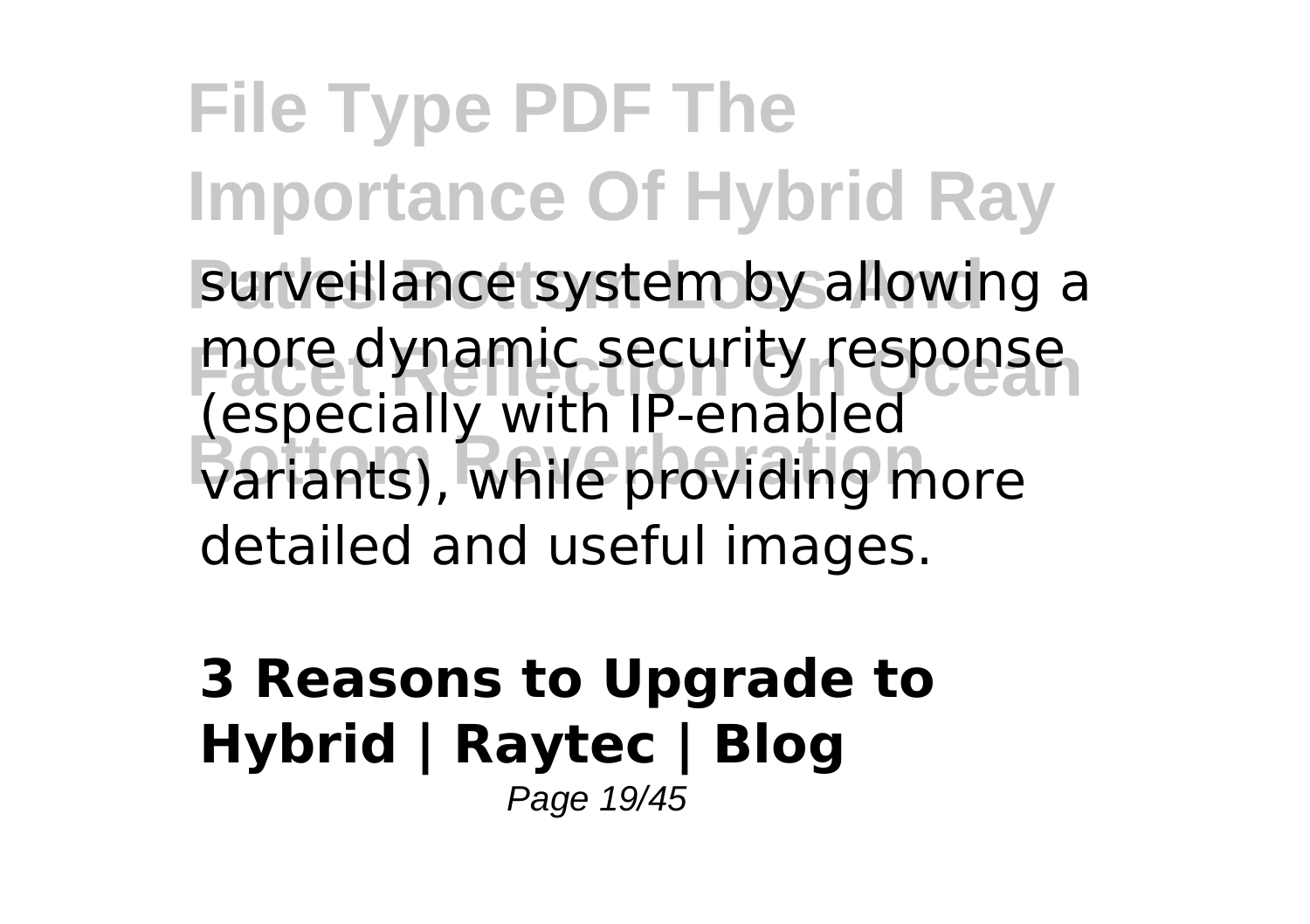**File Type PDF The Importance Of Hybrid Ray Emphasis has always been placed** on patient radiation dose. Ocean **Bottom Reverberation** highly important, the relatively Although this general principle is short life expectancy of this group of patients will make long-term radiation effects less likely to occur. 22 Hybrid OR personnel Page 20/45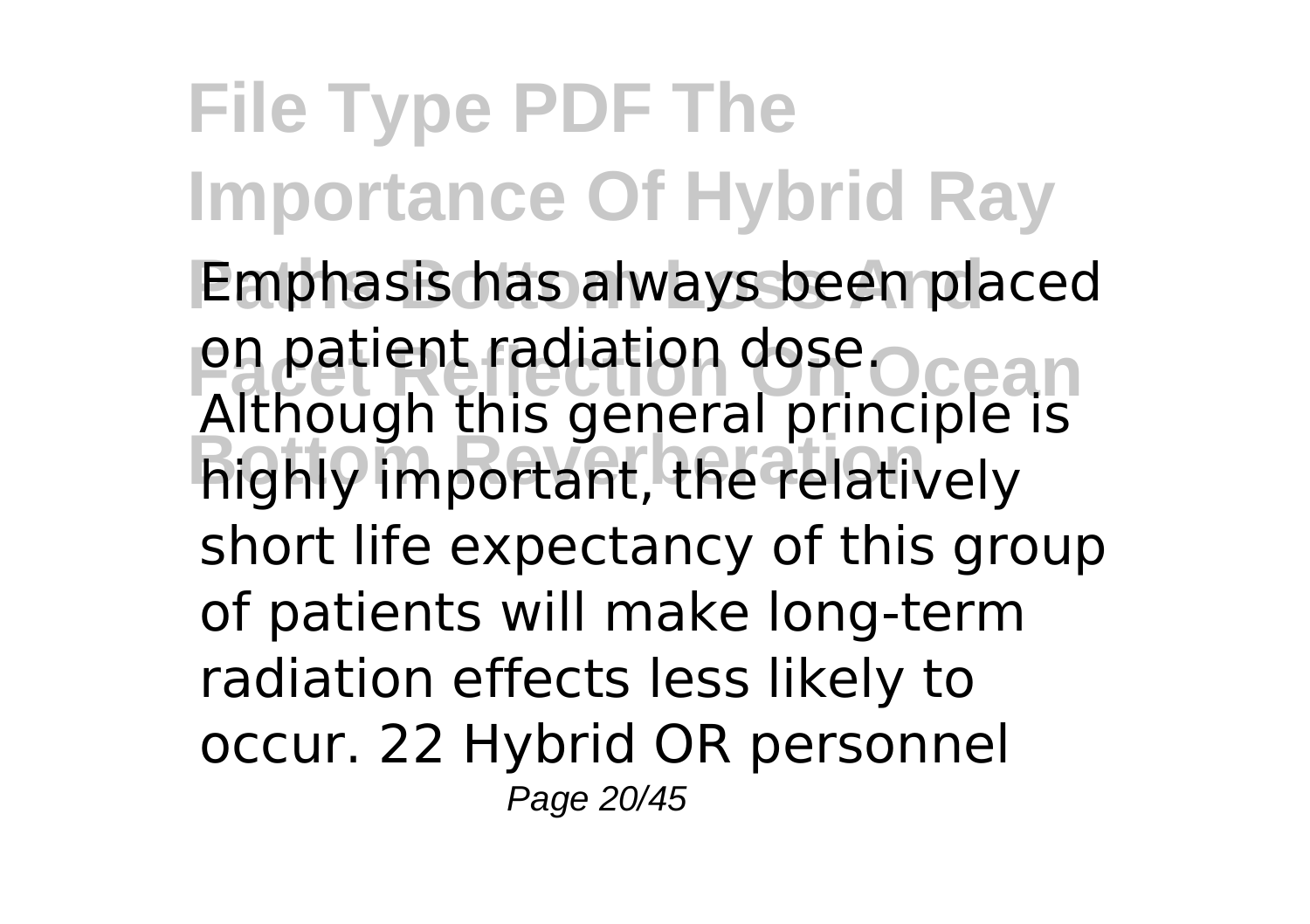**File Type PDF The Importance Of Hybrid Ray** face lifelong exposure to And potentially harmful radiation.<br>Therefore onlineing radiation **Bottom Reverberation** in radiation dose to protect staff Therefore, achieving a reduction could be of even more importance than a dose reduction in patients.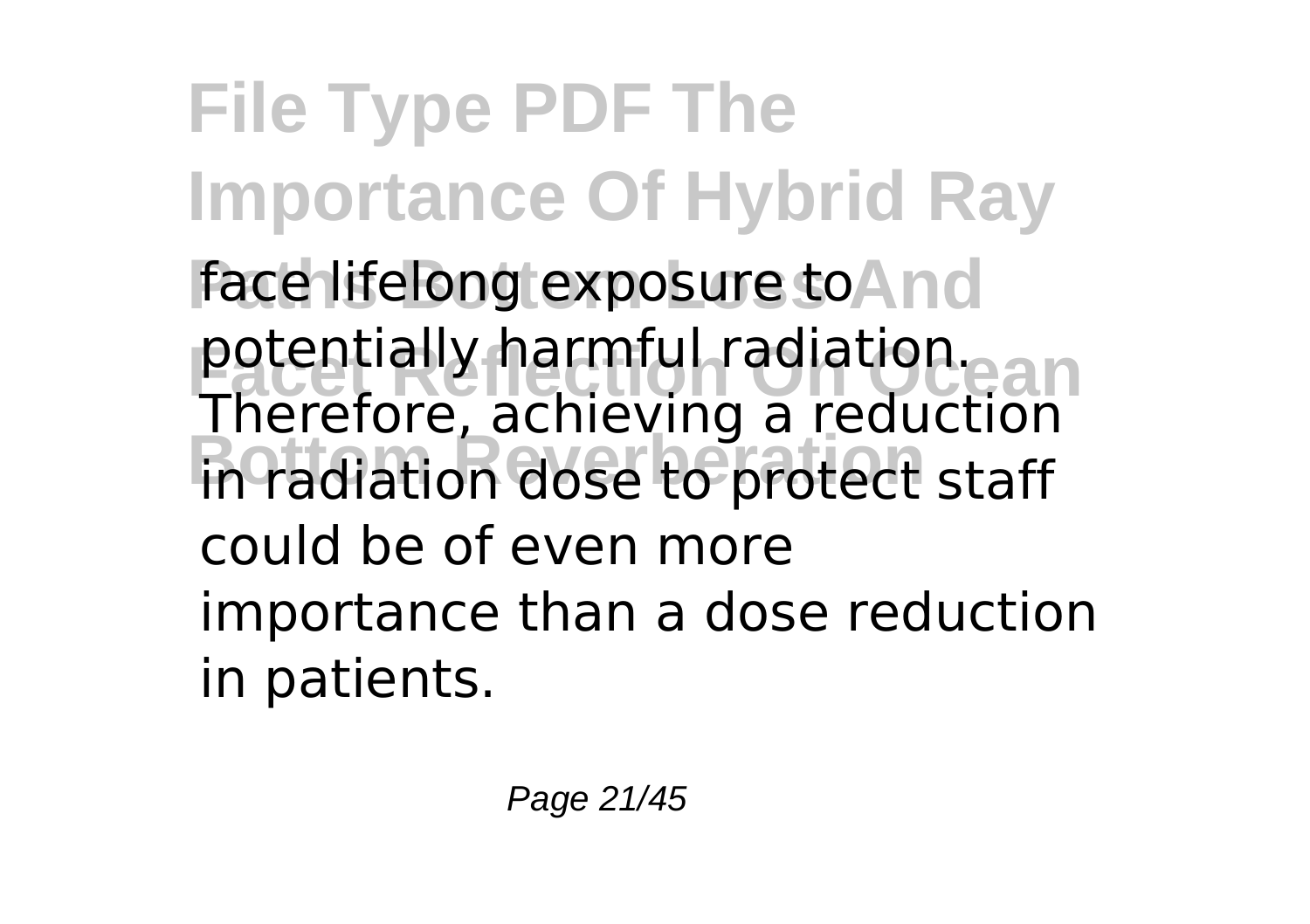**File Type PDF The Importance Of Hybrid Ray Significant Radiation Dose FRANCE REQUCTION IN THE IMPORTANCE OF HYBRID RAY PATHS, BOTTOM LOSS, AND Reduction in the Hybrid ...** FACET REFLECTION ON OCEAN BOTTOM REVERBERATION [D.D. Ellis] on Amazon.com. \*FREE\* shipping on qualifying offers. Page 22/45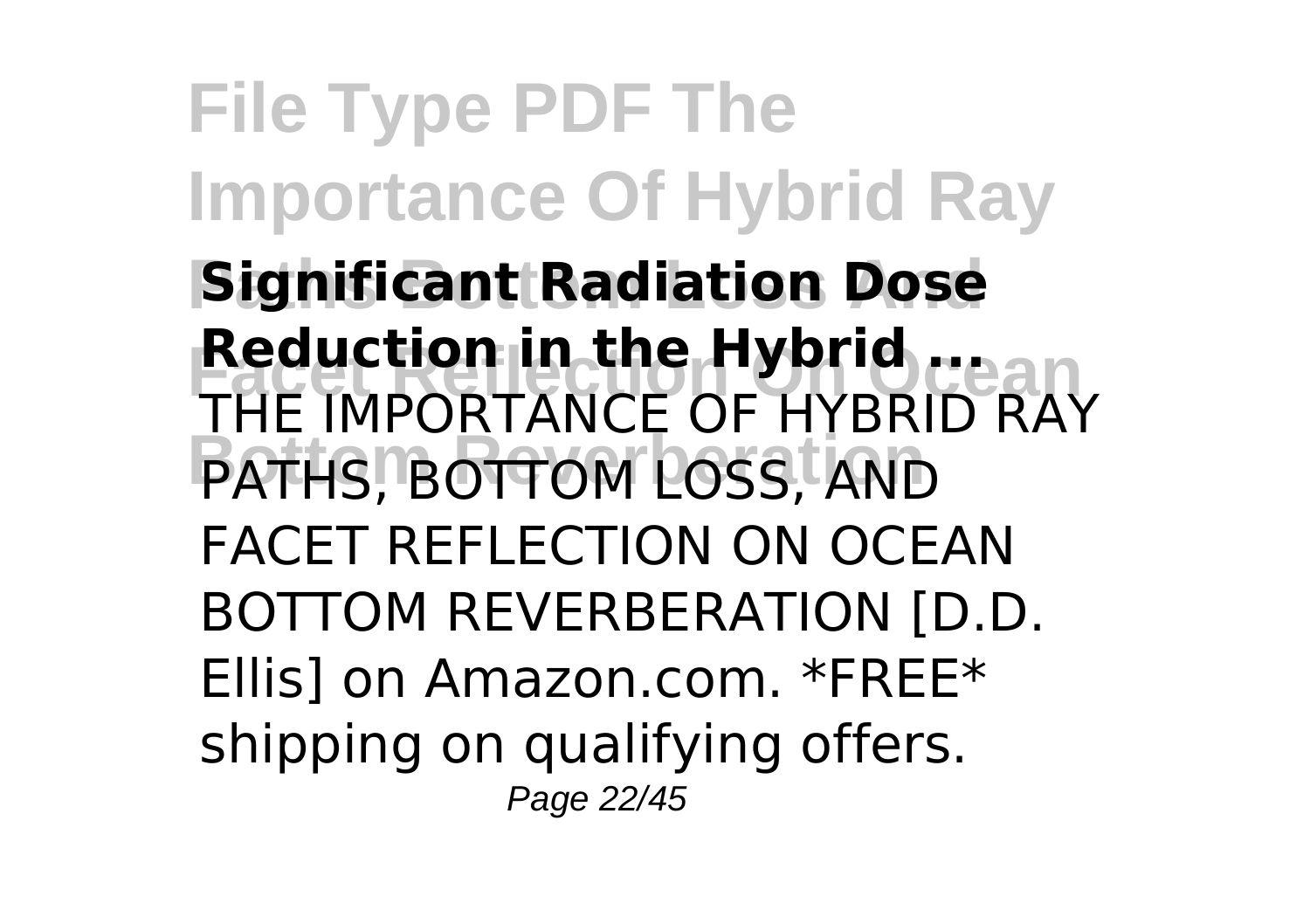### **File Type PDF The Importance Of Hybrid Ray Paths Bottom Loss And FACE IMPORTANCE OF HYBRID**<br>RAY PATHS, BOTTOM LOSS, **AND FACET Verberation THE IMPORTANCE OF HYBRID** Hybrids are particularly useful in less fertile, more challenging situations, as the technology has been used to develop Page 23/45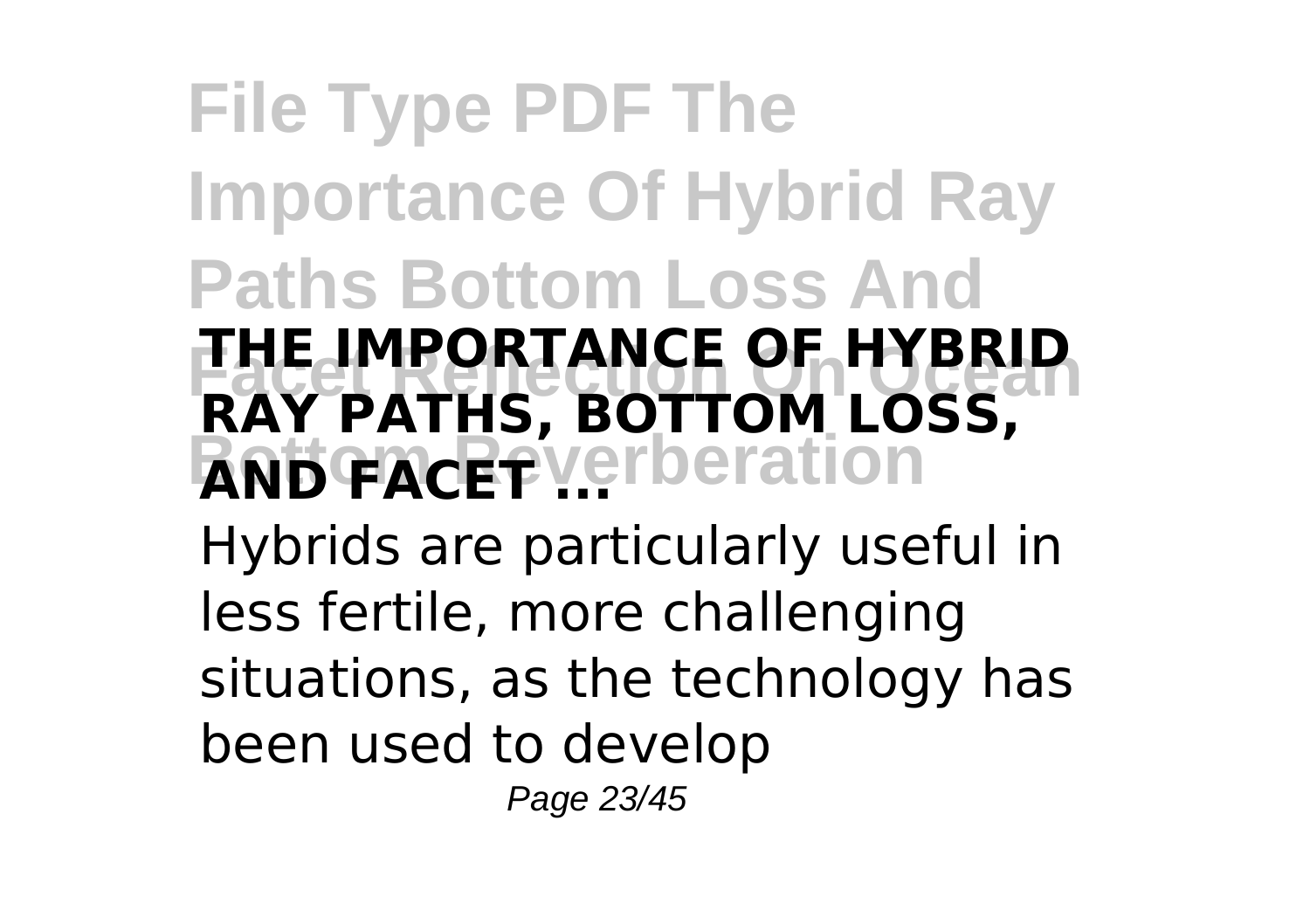**File Type PDF The Importance Of Hybrid Ray** characteristics that help the plant overcome stress such as a lack of<br>water or extreme cold weather, **Bottom Reverberation** as well as improving yields. They overcome stress such as a lack of are also more responsive to inputs than conventional varieties.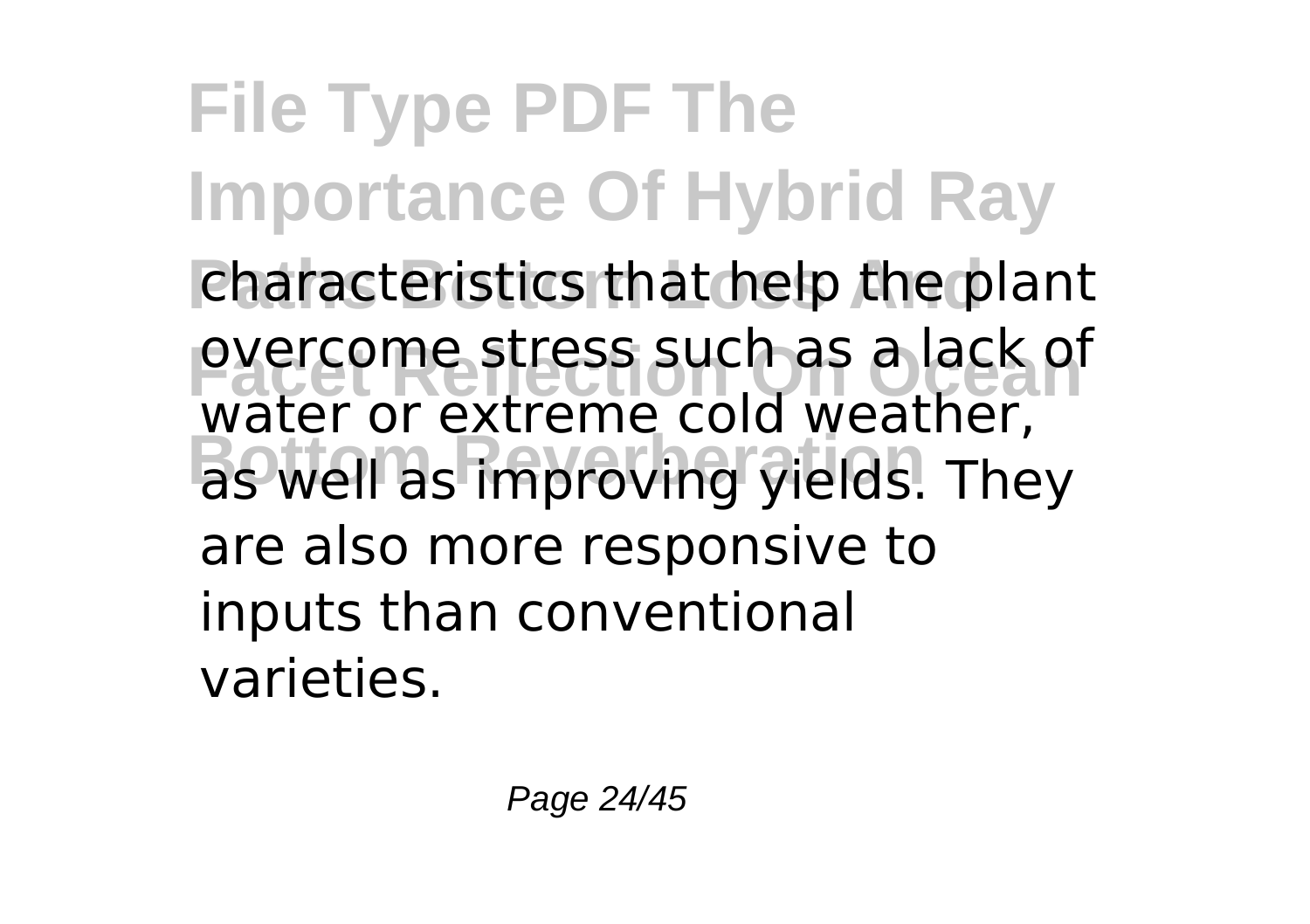**File Type PDF The Importance Of Hybrid Ray PSV United Kingdom Ltd. Benefits of Hybrid Breeding**<br>PICA PICA showcases a hybrid **Bottom Reverses** in the reverse of the redering pipeline in which **Benefits of Hybrid Breeding** rasterization, compute, and ray tracing shaders work together to enable real-time visuals approaching the quality of offline Page 25/45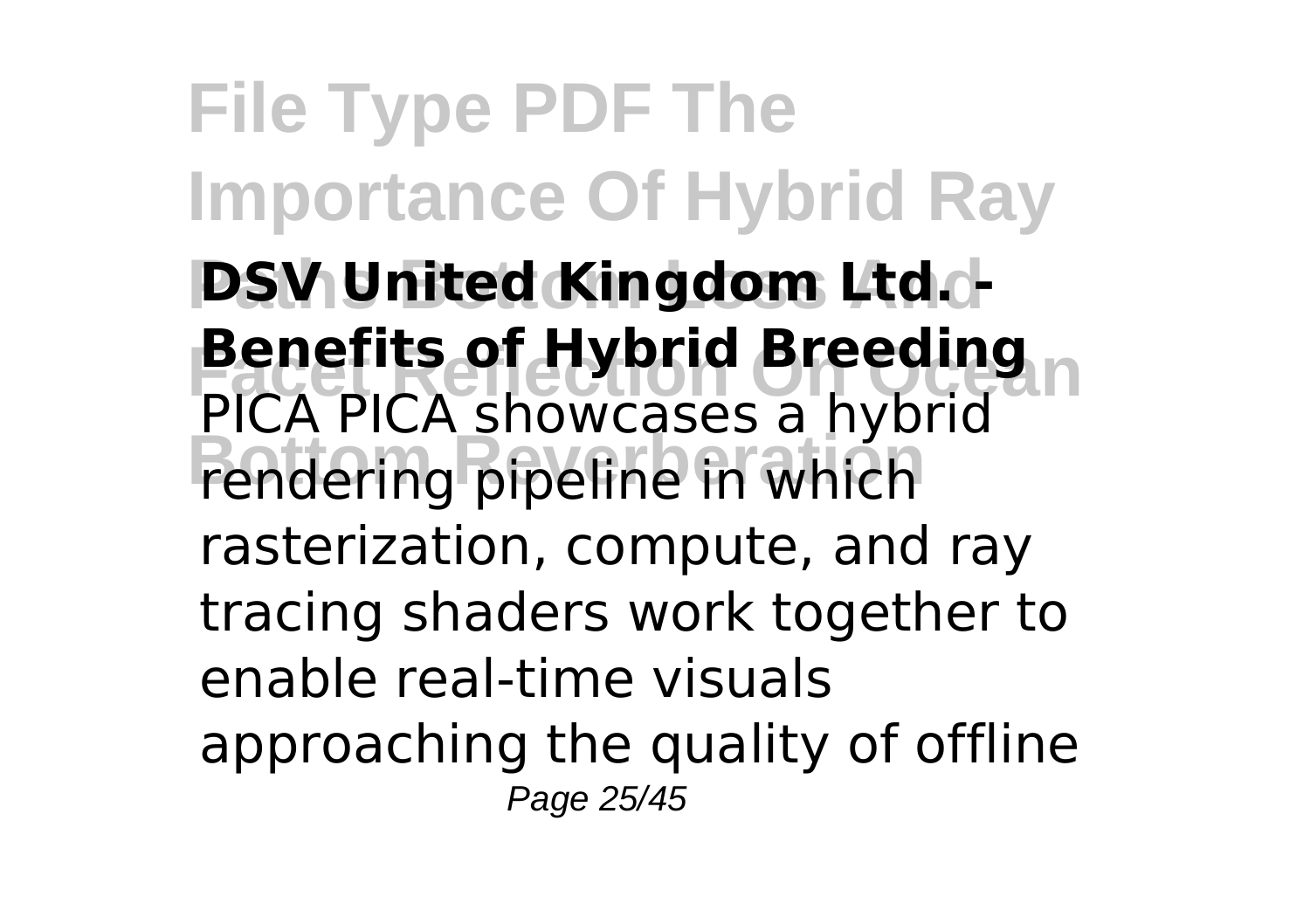**File Type PDF The Importance Of Hybrid Ray** path tracing. The design behind the various stages of such a **Bottom Reverberation** implementation details essential pipeline is described, including to the realization of PICA PICA's hybrid ray tracing techniques.

#### **Hybrid Rendering for Real-**Page 26/45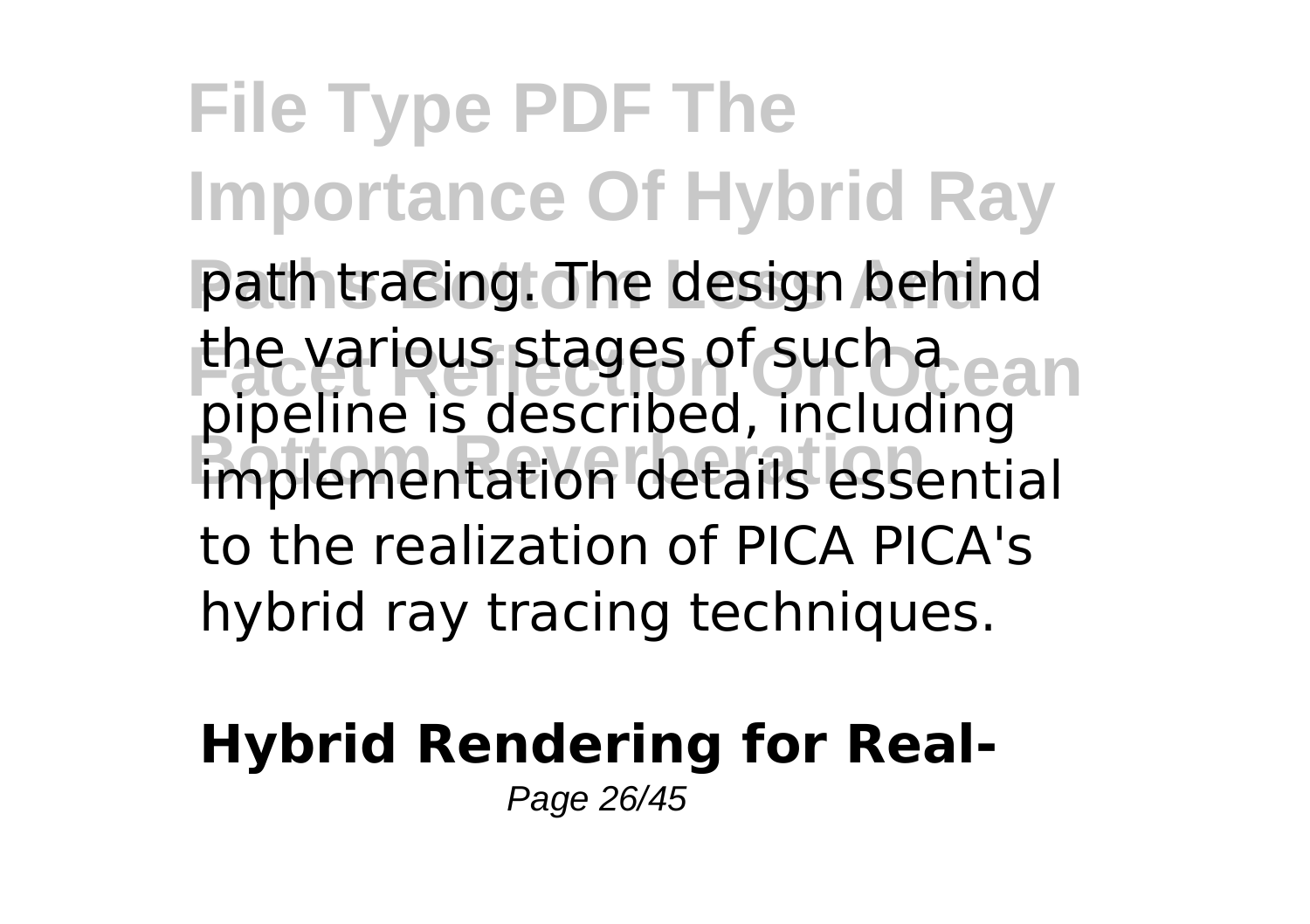**File Type PDF The Importance Of Hybrid Ray Fime Ray Tracingoss And** The Honda CR-V Hybrid has EV **Bottom Reverberation** motor, Engine Drive where only Drive, which uses the electric the petrol engine is running, and Hybrid Drive, which exploits a combination of the two to deliver fuel ...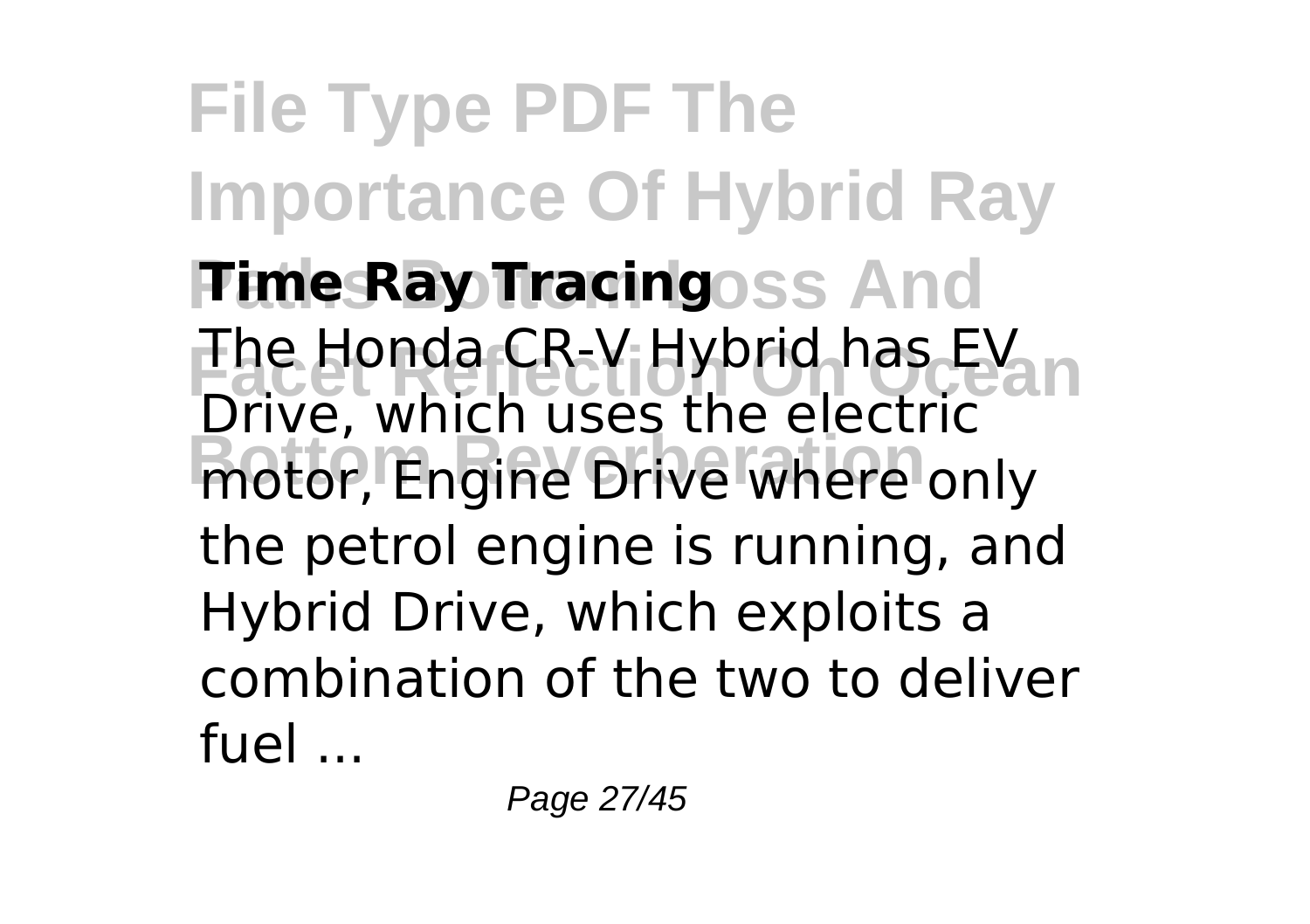**File Type PDF The Importance Of Hybrid Ray Paths Bottom Loss And Advantages of hybrid cars:**an Ray Kurzweil is a fascinating man. **top 10 benefits** ... in a relationship he calls hybrid thinking. How Hybrid Thinking Works. First, Kurzweil stresses the importance of how the mind Page 28/45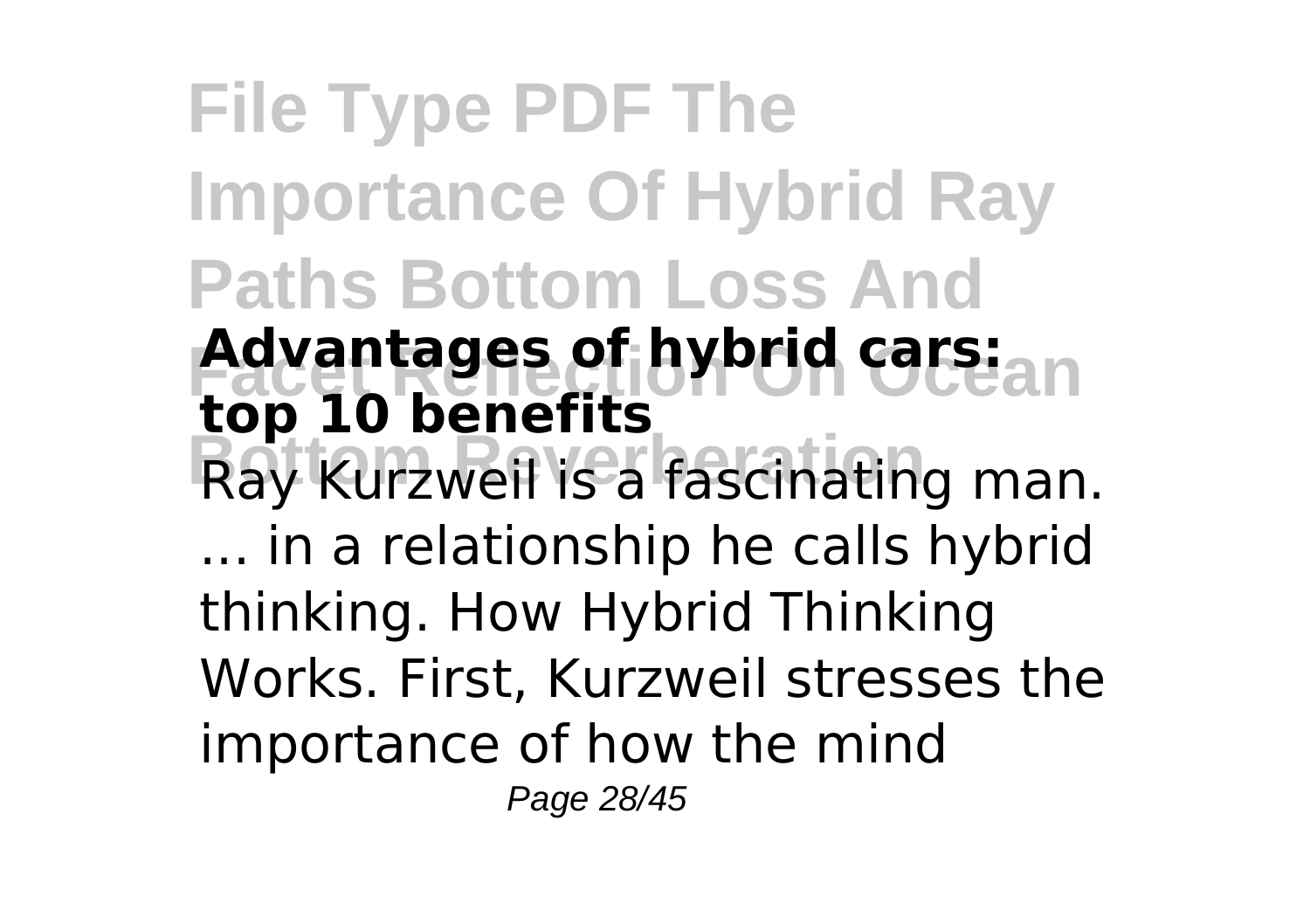**File Type PDF The Importance Of Hybrid Ray** currently operates. His book ...

**Facet Reflection On Ocean The Strange Future of Hybrid Bottom Reverberation Thinking, According to Google**

**...**

Linkin Park are currently celebrating the 20th anniversary of the debut album Hybrid Page 29/45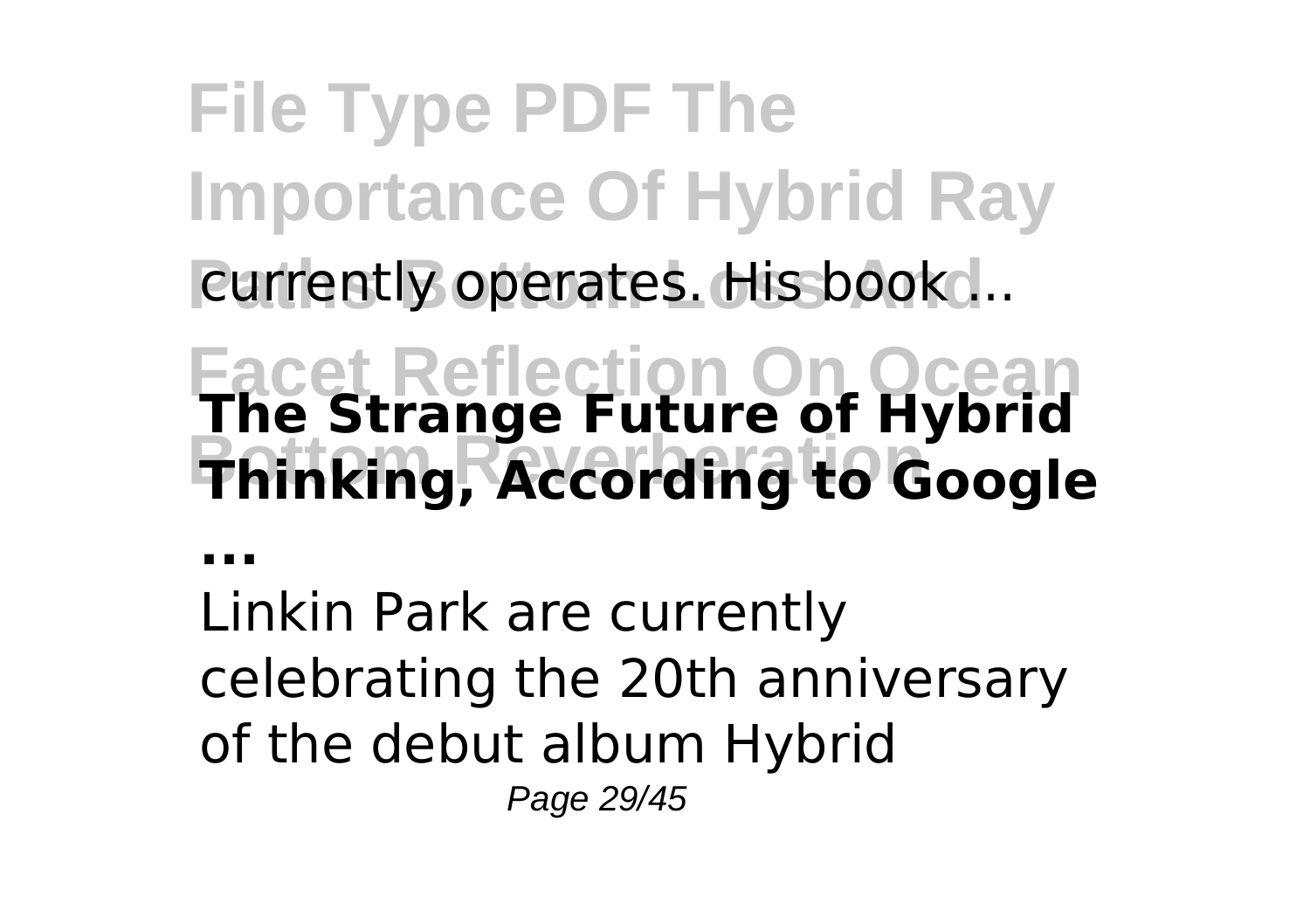**File Type PDF The Importance Of Hybrid Ray Theory. On Friday, Linkin Park** released the Hybrid Theory 20th **Bottom Reversery Existent Military** Anniversary Edition which

**Here's why Linkin Park completely rewrote "Runaway" for ...** Page 30/45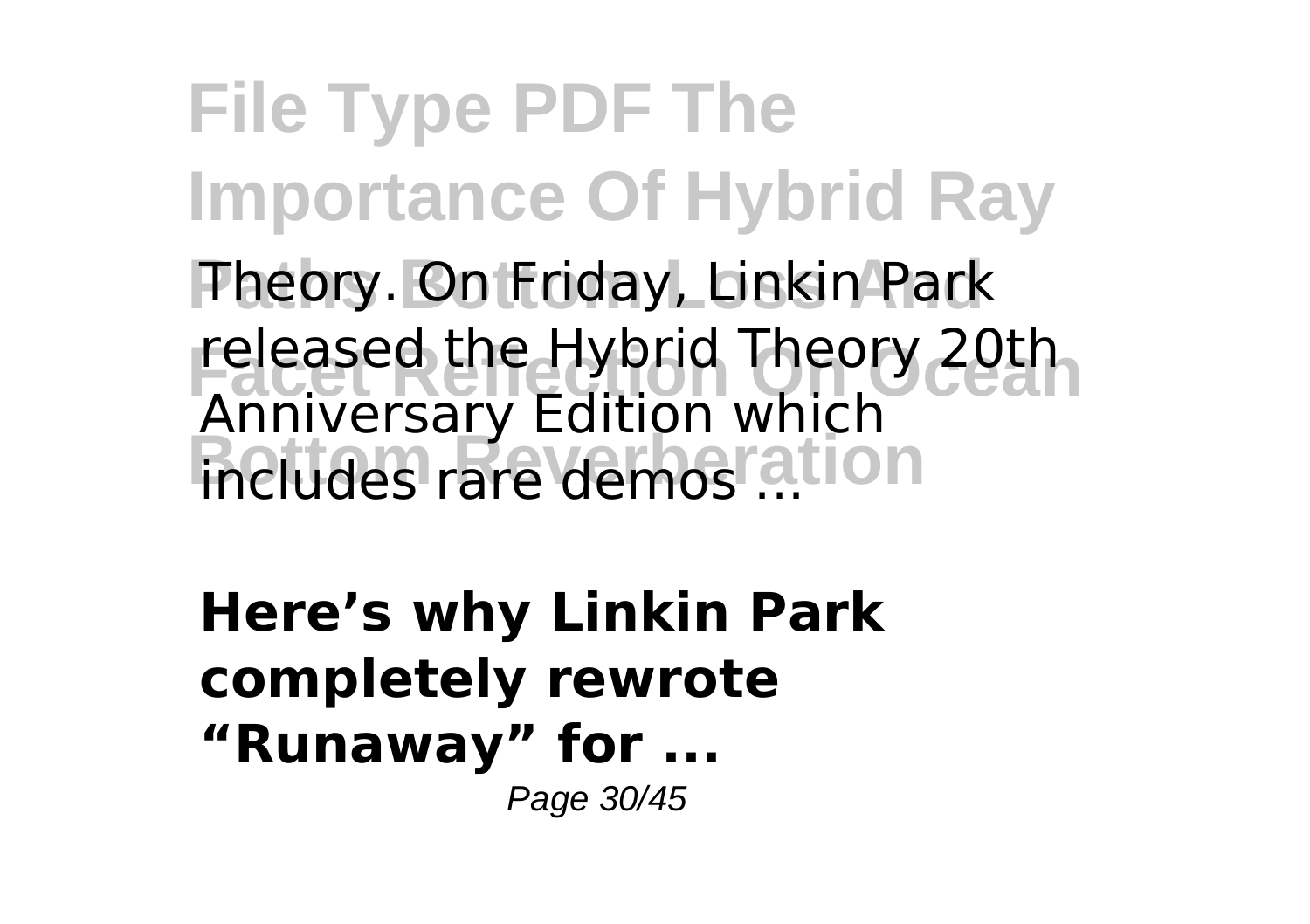**File Type PDF The Importance Of Hybrid Ray Fech & Learning Webinar: The Importance of Data**<br>Interception of On Ocean **Bottom Reverberation** Hybrid Learning Join Sean Casey Interoperability in the Era of from Ed-Fi Alliance in this new era of remote learning, having secure access to reliable data is key to measuring the engagement of our Page 31/45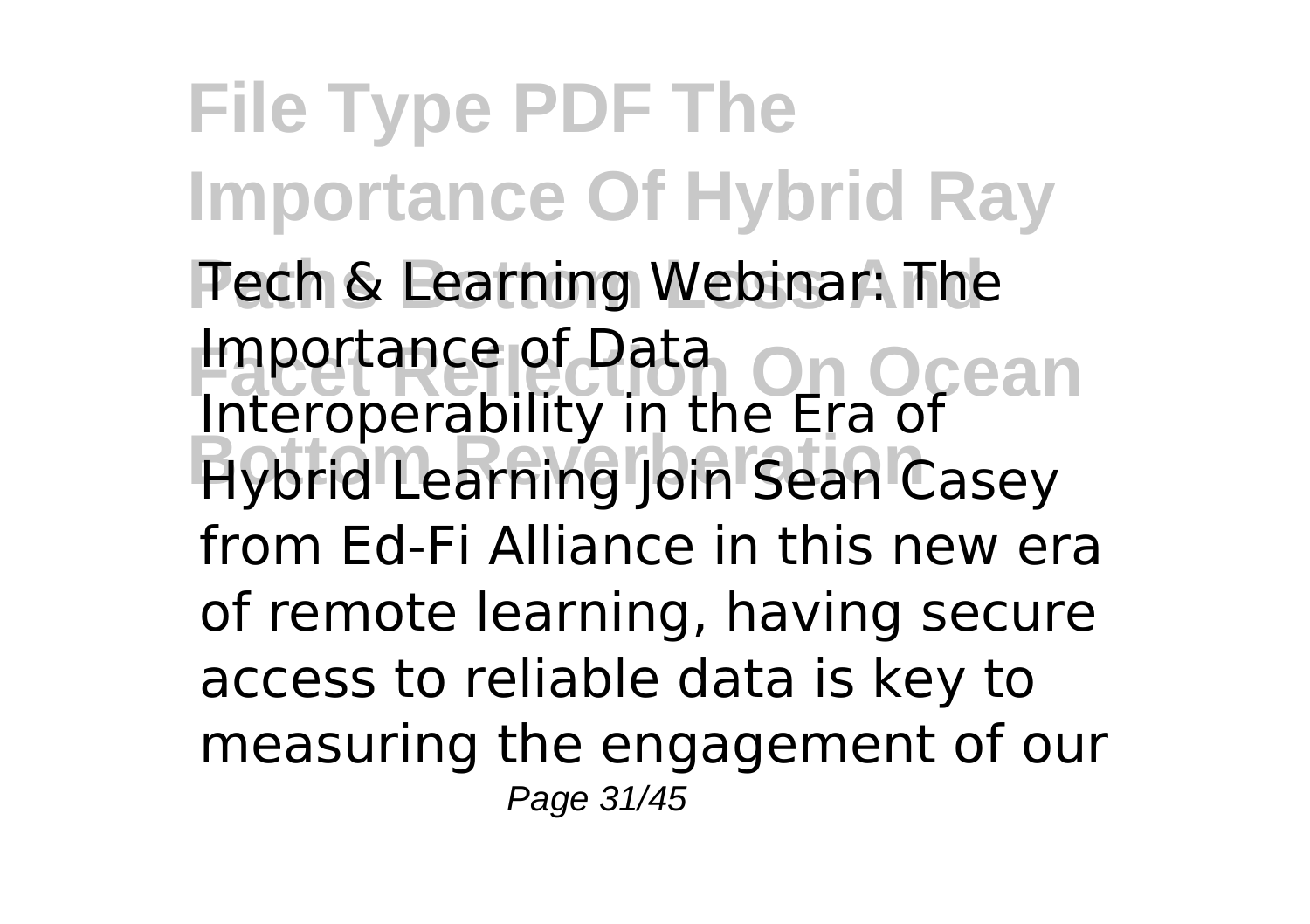**File Type PDF The Importance Of Hybrid Ray** students — whether they are **Face Reflection Contracts** Reflection Contracts on the product media of the product media of the United States **Bottom Reverberation** a blended model.

**Tech & Learning Webinar: The Importance of Data ...** Important Information that can be

extracted from the Report: ♦

Page 32/45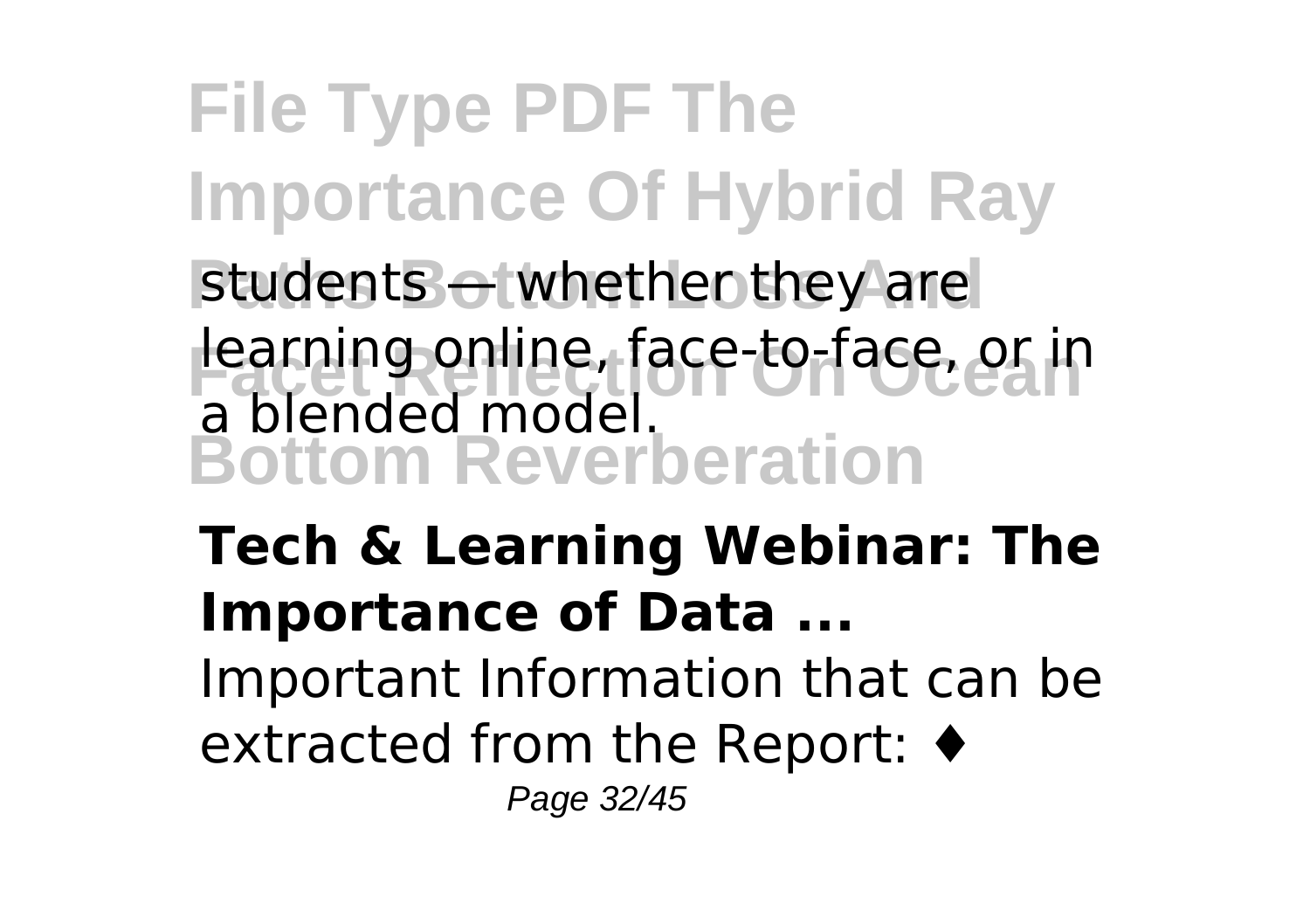**File Type PDF The Importance Of Hybrid Ray** Assessment of the COVID-19 impact on the growth of the ean **Bottom Reverberation** Market ♦ Successful market entry Hybrid Dental X Ray Systems strategies formulated by emerging market players ♦ Pricing and marketing strategies adopted by established market Page 33/45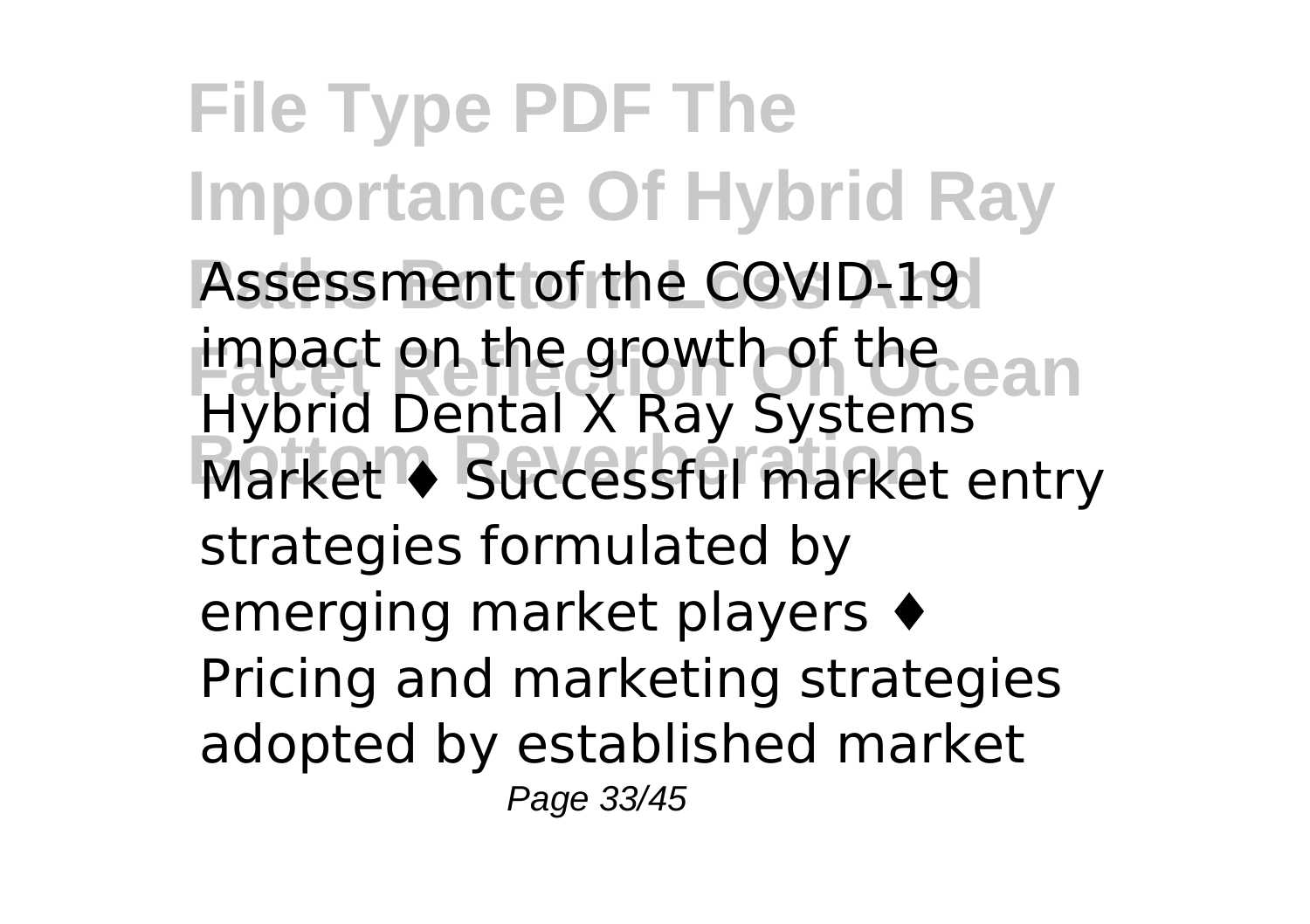**File Type PDF The Importance Of Hybrid Ray Players Bottom Loss And Facet Reflection On Ocean Hybrid Dental X Ray Systems Bottom Reverberation Market Significant Demand ...** The successful and widely used two-step process of producing the hybrid organic-inorganic perovskite CH 3 NH 3 PbI 3, Page 34/45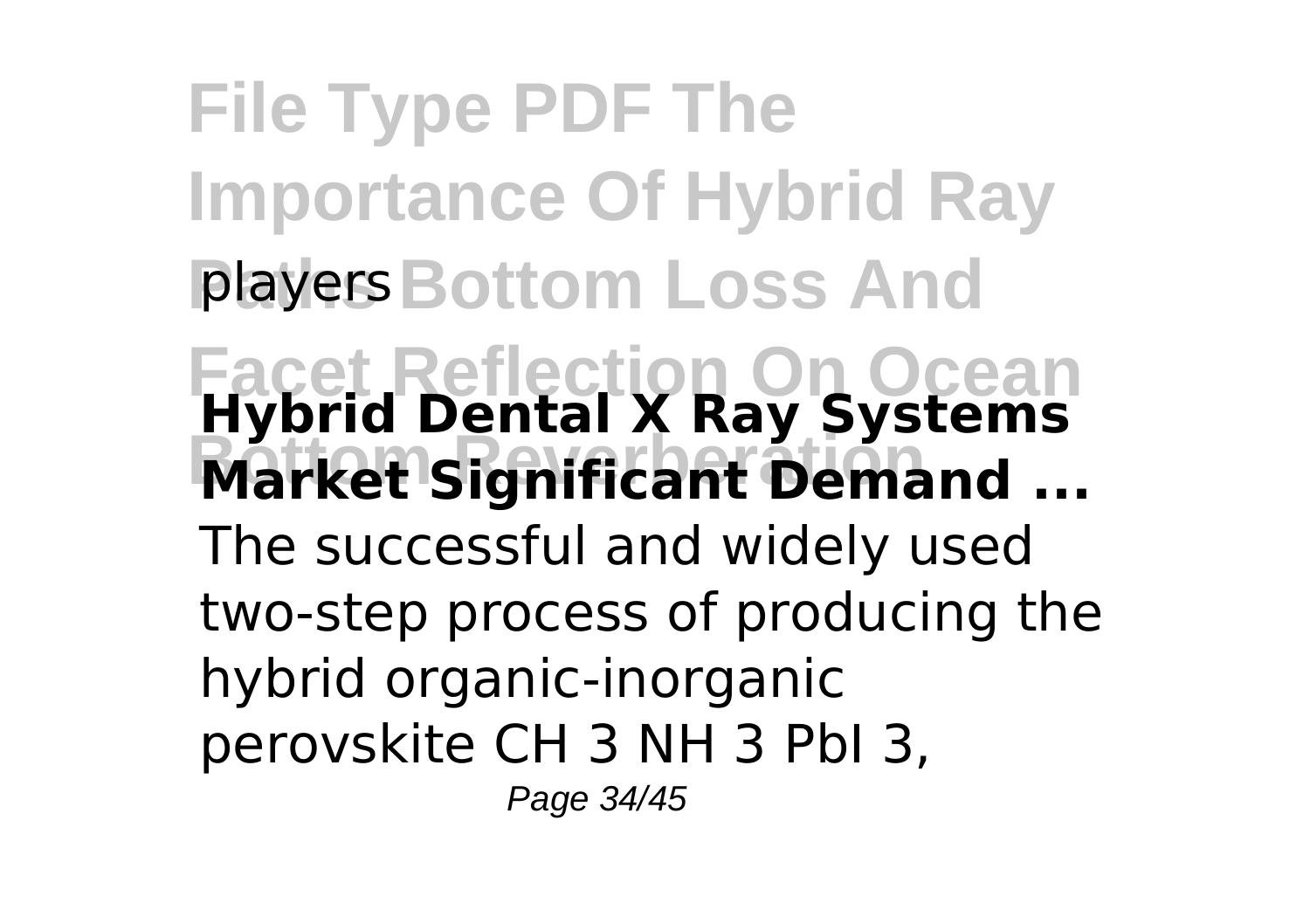**File Type PDF The Importance Of Hybrid Ray** consists of converting a solution deposited PbI 2 film by reacting it **Bottom Reverberation** investigate the solidification of with CH 3 NH 3 I. Here, we PbI 2 films from a DMF solution by performing in situ grazing incidence wide angle X-ray scattering (GIWAXS) Page 35/45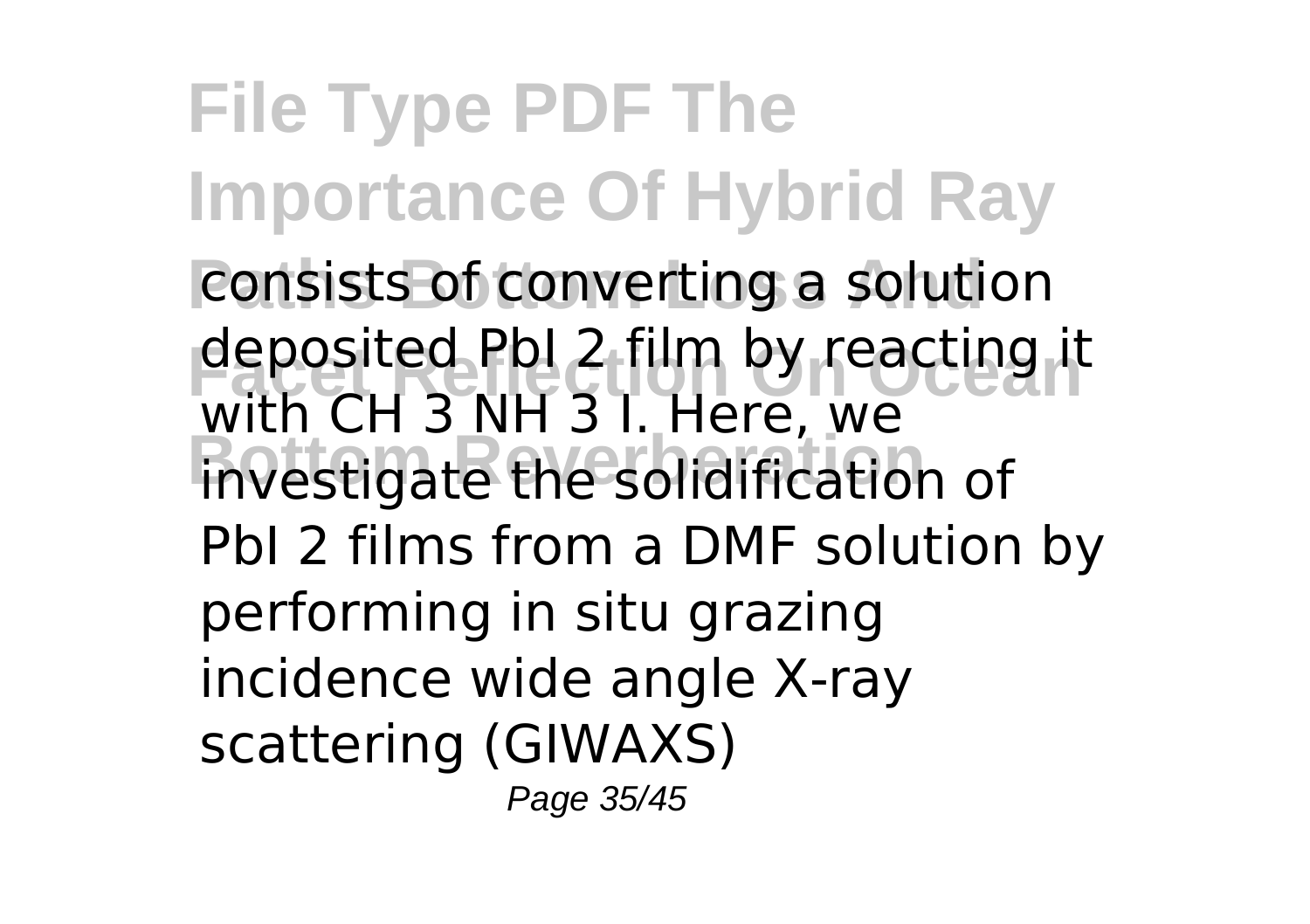**File Type PDF The Importance Of Hybrid Ray** measurements. Loss And **Facet Reflection On Ocean Hybrid perovskite solar cells: In situ investigation of ...** Toyota at the 2018 Geneva Motor Show After 20 years of hybrid leadership, we are committed to make Toyota hybrid ever more Page 36/45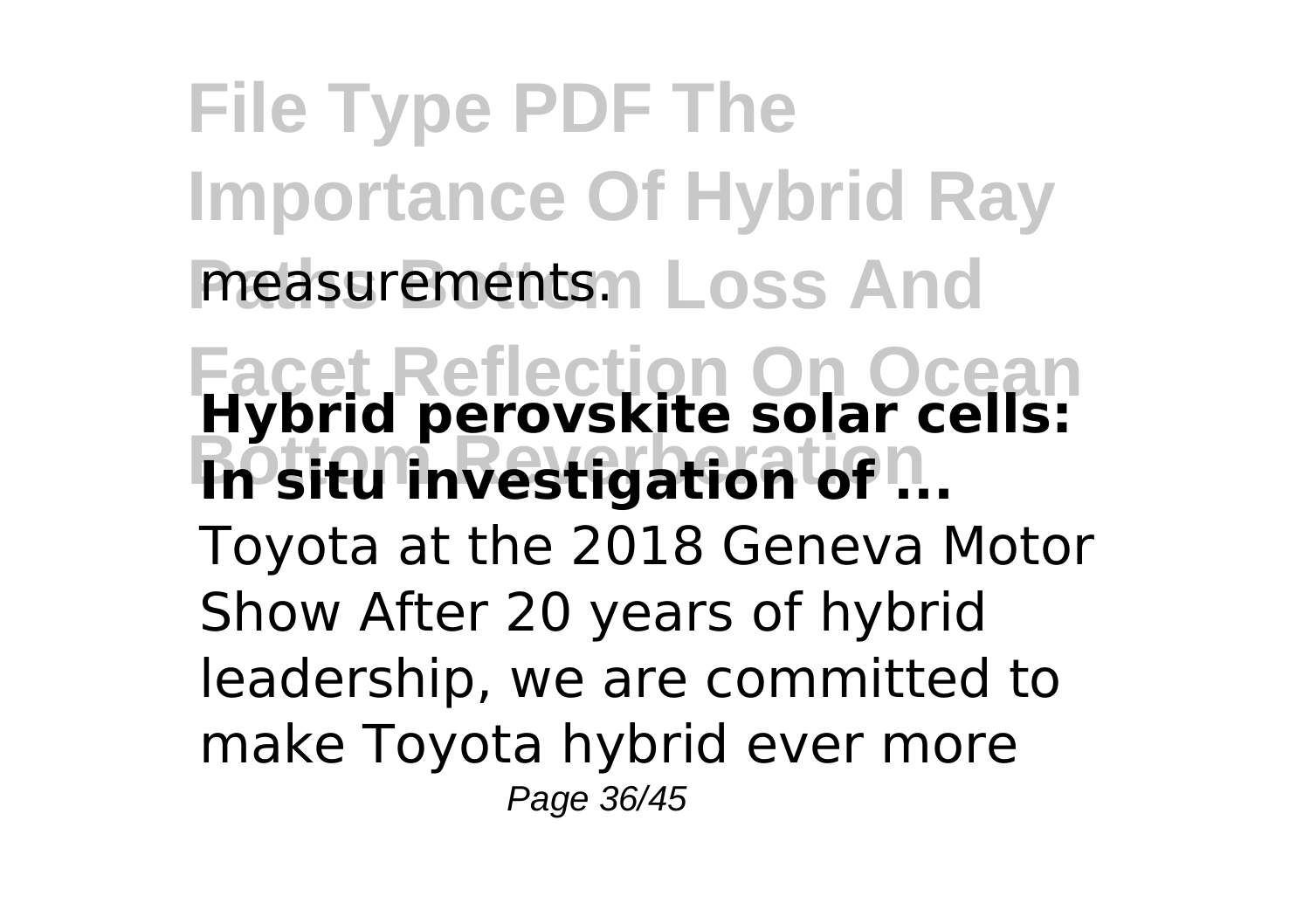**File Type PDF The Importance Of Hybrid Ray** attractive to our customers.d **Foyota's fight for Le Mans victory Bottom Reverberation** president, Akio Toyoda, reflects In a personal testimony, Toyota on the heartbreak of TOYOTA GAZOO Racing's entry in the 2016 Le Mans 24 Hours race. A memory our president vows to lay Page 37/45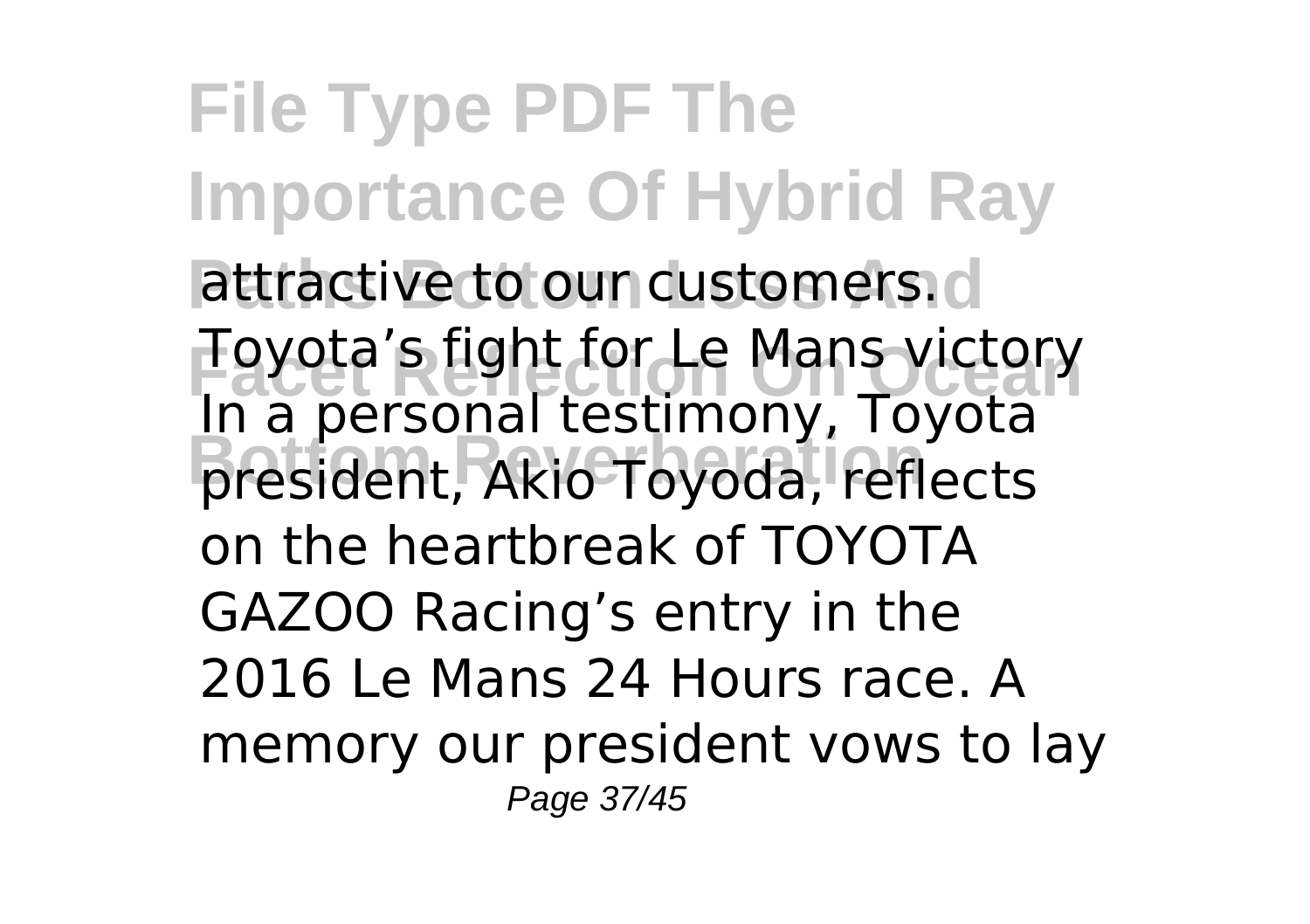## **File Type PDF The Importance Of Hybrid Ray** to rest in 2017m Loss And **Facet Reflection On Ocean Difference between a hybrid Bottom Reverberation and Toyota Hybrid | Toyota UK**

Control Module: It is the most important component of the hybrid vehicle. It controls the Page 38/45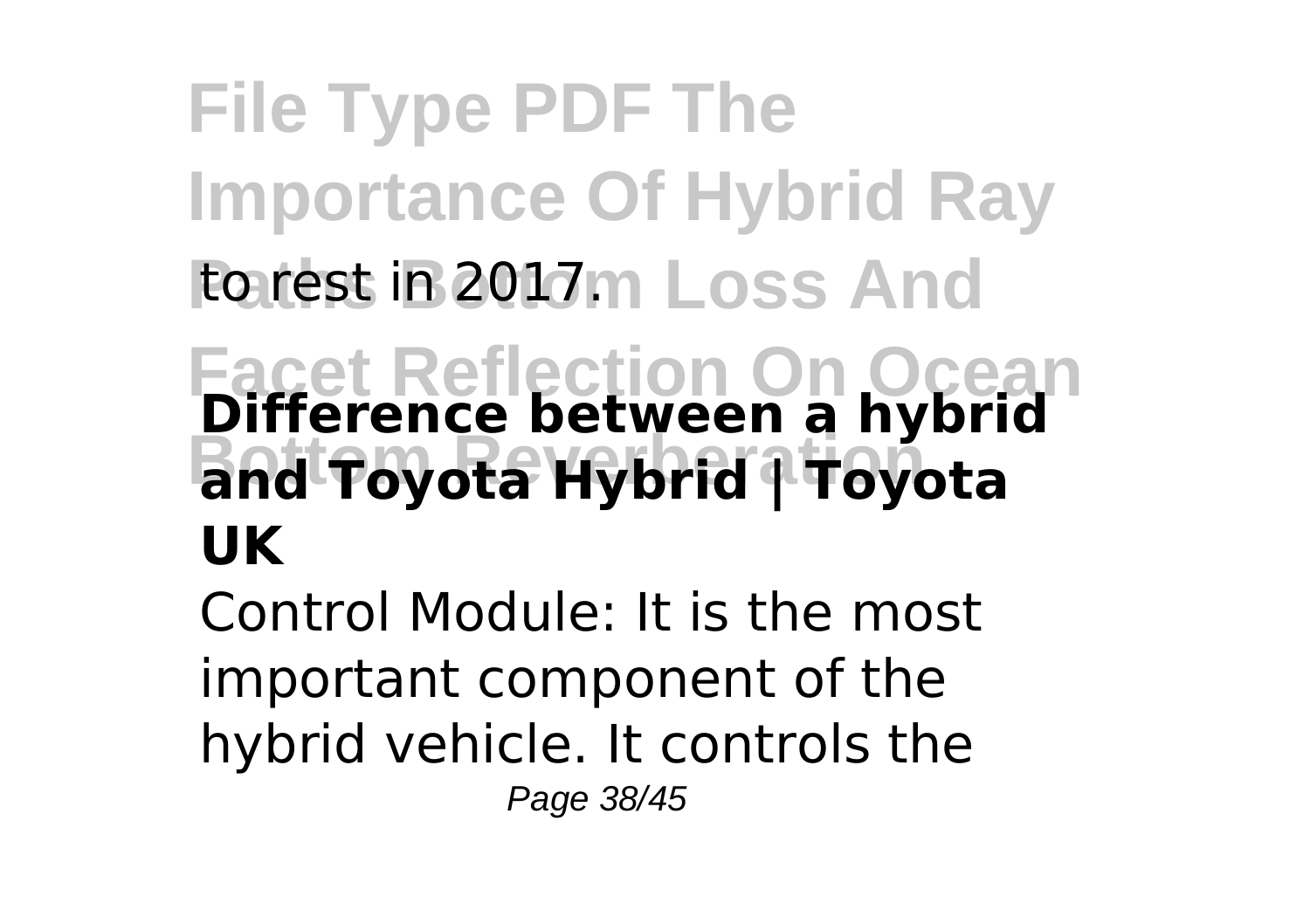**File Type PDF The Importance Of Hybrid Ray** entire operation of the vehicle by synchronizing all the power<sub>cean</sub> **Bottom Reverberation** sources employed.

**What is a Hybrid Vehicle and How it Works? Know More ...** Study design: Comparative study. Objective: The aim of this study Page 39/45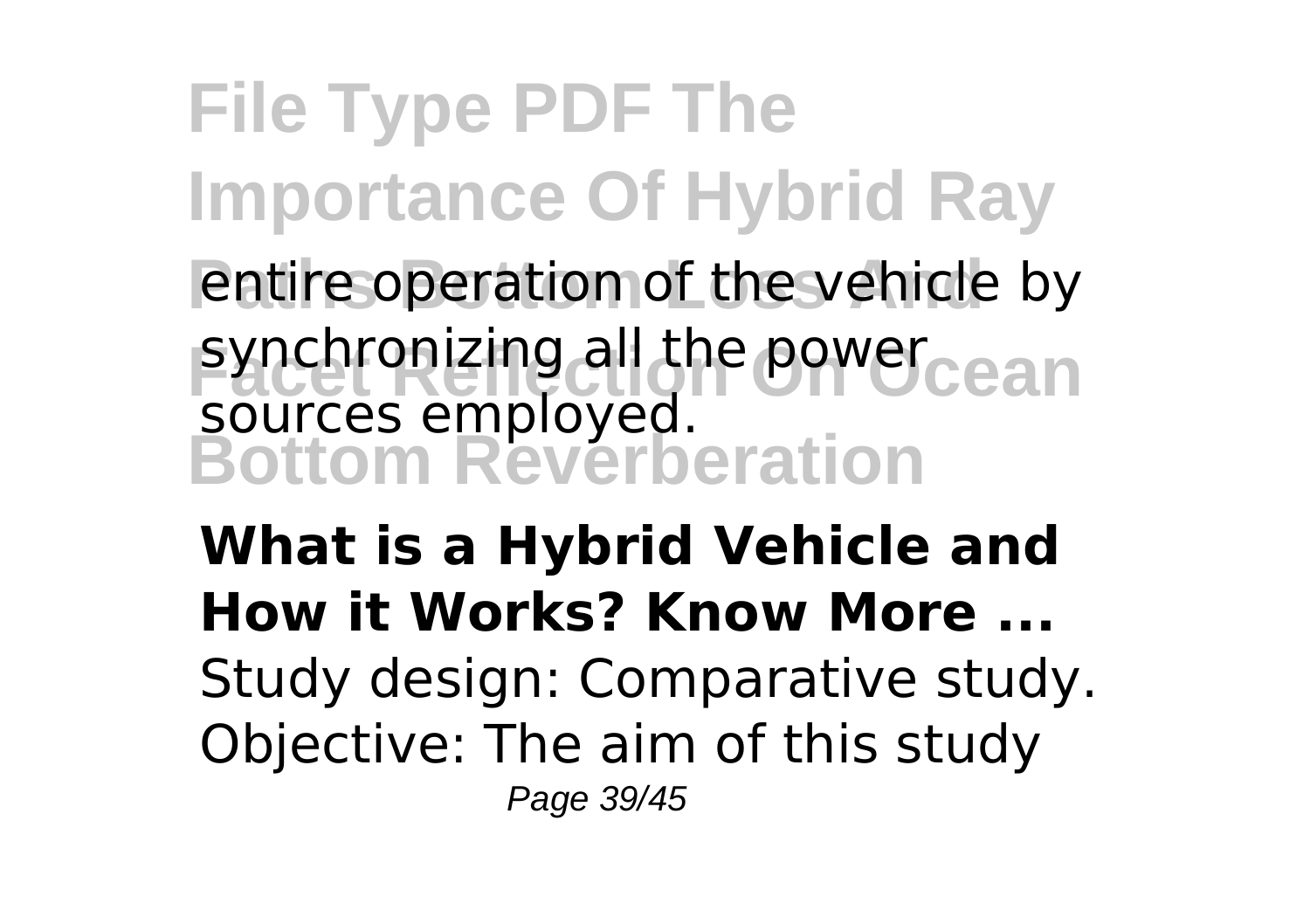**File Type PDF The Importance Of Hybrid Ray** was to compare cervical And **Falignment among three-level total Bottom Reverberation** prosthesis with one cage (2D1C), disc replacement (TDR), two one prosthesis with two cages (1D2C), and anterior cervical discectomy and fusion (ACDF), then identify the importance of Page 40/45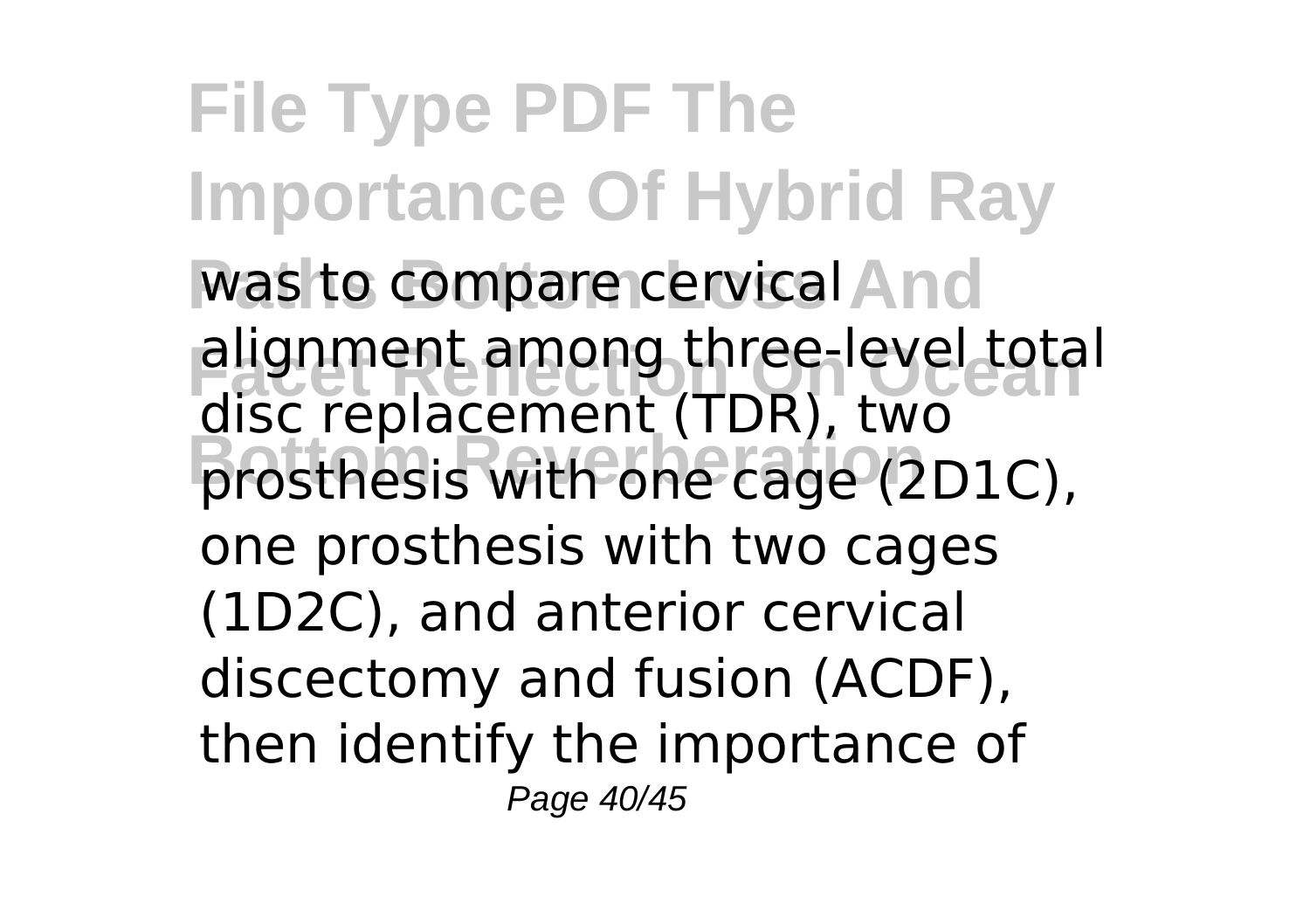**File Type PDF The Importance Of Hybrid Ray** cervical balance of cervical d spondylotic myelopathy (CSM). **Bottom Reverberation Cervical Spine Balance of Multilevel Total Disc ...** A high‐performance X‐ray detector in 2D hybrid halide perovskite ferroelectric (C 4 H 9 Page 41/45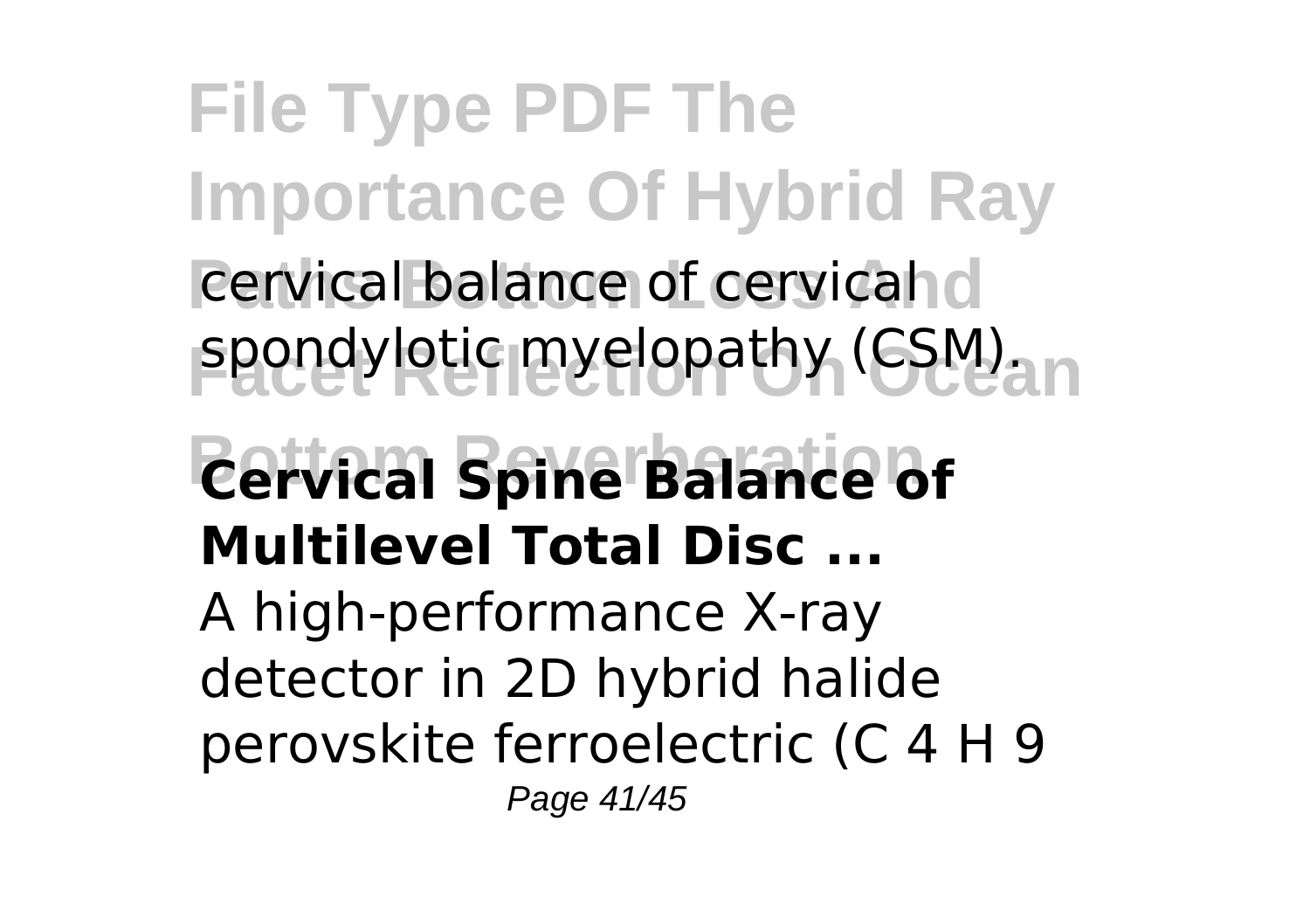**File Type PDF The Importance Of Hybrid Ray NH 3) 2 (C 2 H 5 NH 3) 2 Pb 3 Br Facet Reflection On Ocean**<br>10 (BA 2 EA 2 Pb 3 Br 10) (P s = 5 **Bottom Reverberation** exhibits an ultrahigh X‐ray µC cm −2) is fabricated and sensitivity up to  $6.8 \times 10$  3 µC Gy air −1 cm −2 even at a relatively low operating voltage, which is over 300‐fold larger than that of Page 42/45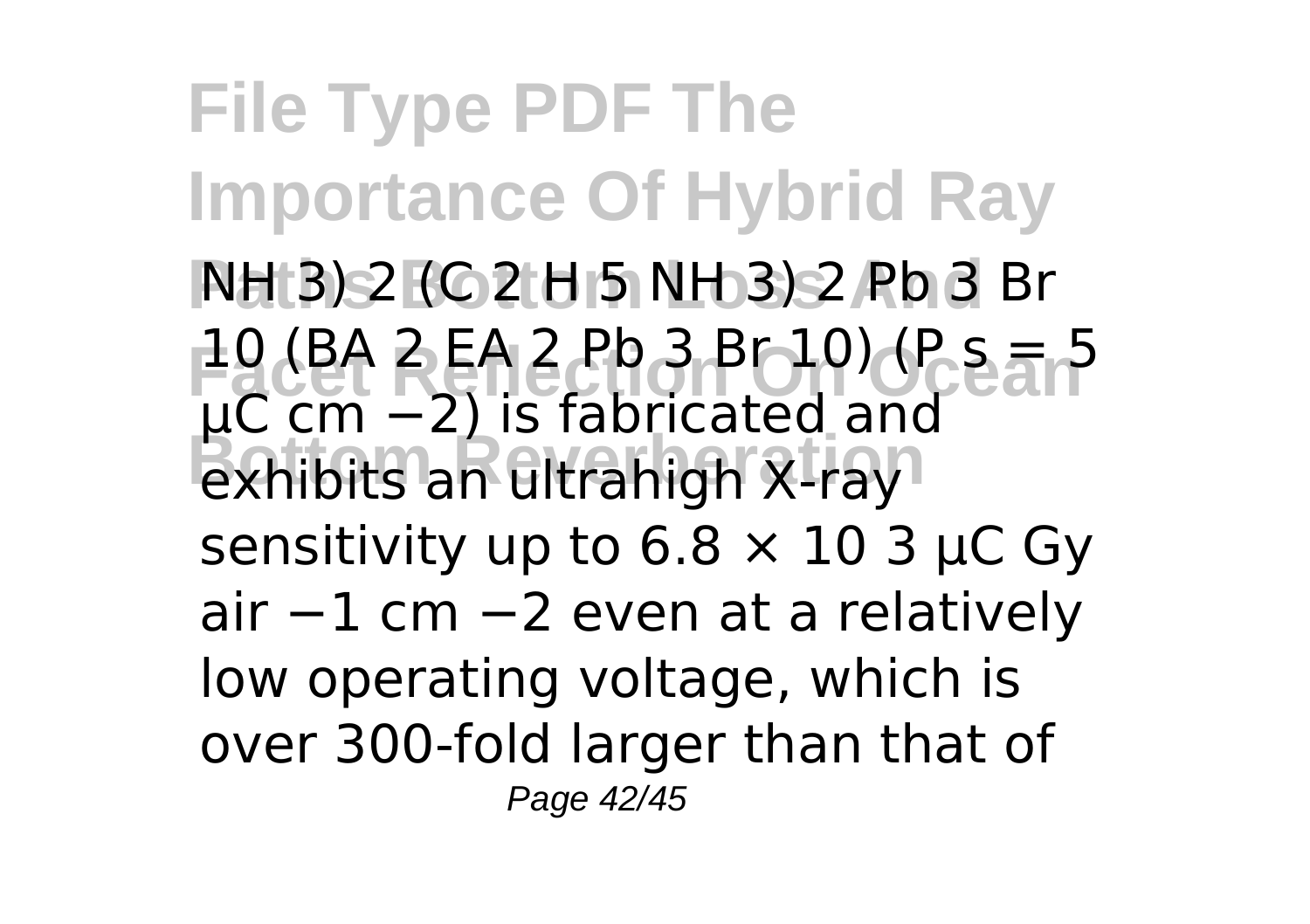**File Type PDF The Importance Of Hybrid Ray** state-of-the-art α-Se Xs. And **Facet Reflection On Ocean 2D Hybrid Perovskite Bottom Reverberation Ferroelectric Enables Highly**

**...**

The coefficients in the feature matrix are optimized with the help of the CSSA and COVID-19 Page 43/45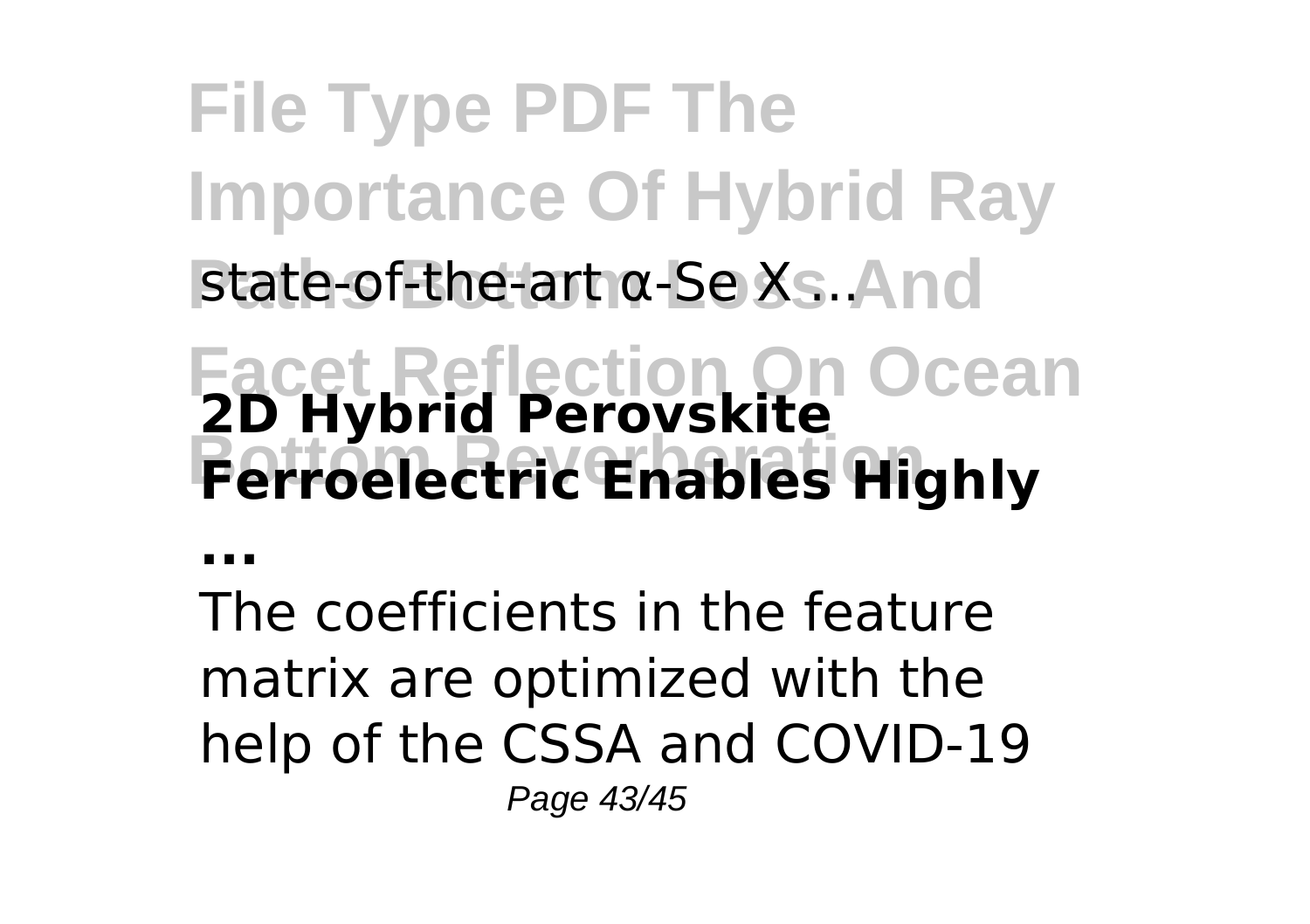**File Type PDF The Importance Of Hybrid Ray** disease is diagnosed by the d **FificientNet-B0 model, which is not only on the detail of the CASE In the CASE In the CASE In the CASE In the CASE In the CASE In the CASE In the CASE In the CASE In the CASE In the CASE In the CASE In the CASE In the CAS Bottom Reverberation** methods. Experimental results one of the deep learning show that the proposed hybrid model can diagnose COVID-19 disease with high accuracy from chest X-ray images.

Page 44/45